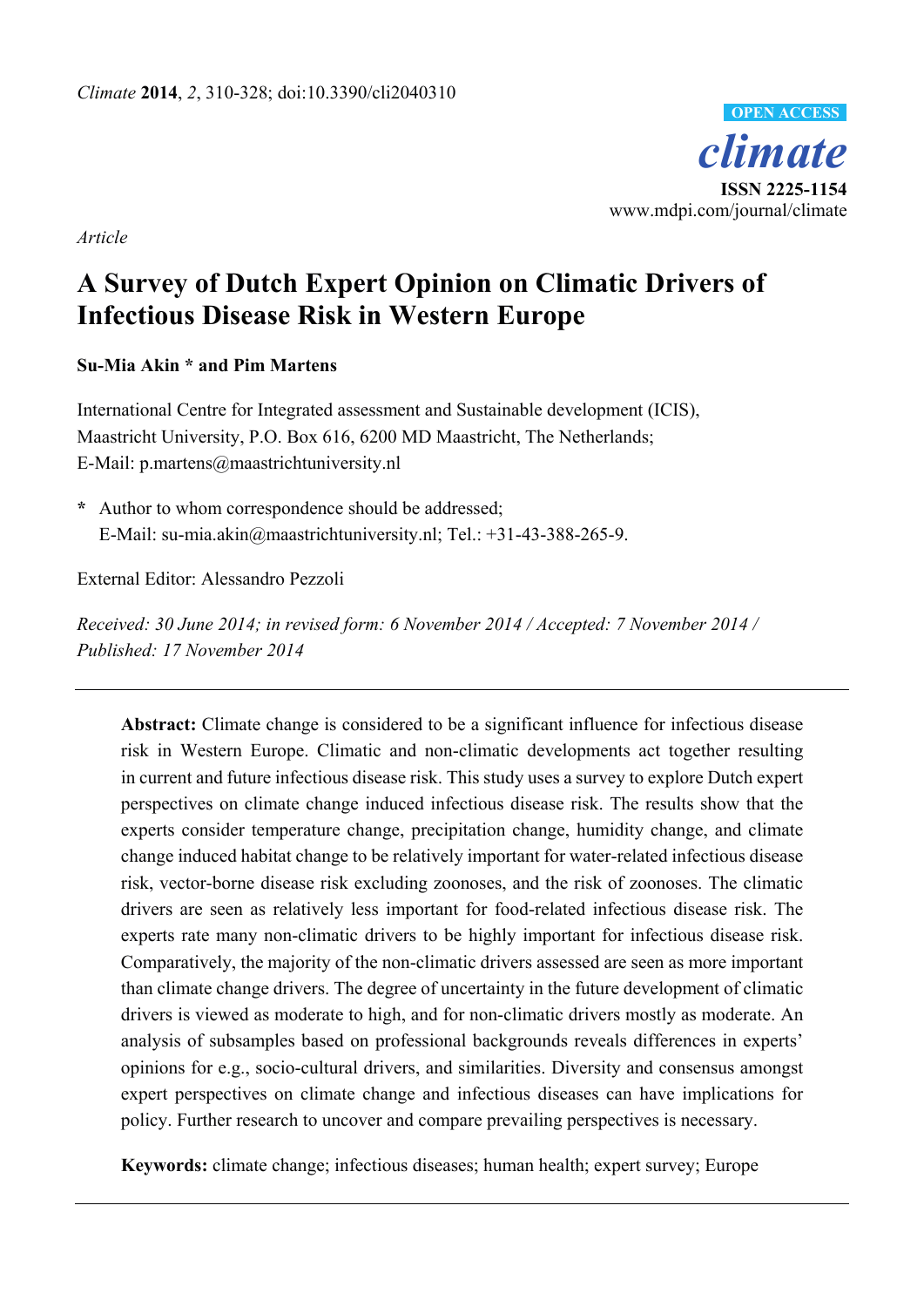#### **1. Introduction**

Today, many interacting global changes are taking place at an unprecedented rate, often interrelated with human activities. These changes impact our ecological as well as societal systems. Climate change is one of the significant examples of these types of predominantly human-induced global changes, with already noticeable and anticipated consequences [1–3].

In Europe, climate change will become an increasing burden, socio-economically and in terms of health. Climate change directly and/or indirectly affects health. Specifically, there is growing scientific evidence of its effects on infectious disease risk in Europe [4–7]. Climate change can bring about changes in the distribution and transmission of communicable diseases, and relating to this, the number of disease cases by influencing e.g., the disease pathogen directly, the suitability of environments, or human behaviors leading to exposure [5–8].

Many population health problems are embedded in a global context [9,10]. When trying to understand the infectious disease reality that Europe is facing today and in the future due to climate change, other relevant non-climatic mediating developments at the global but also local level need to be taken into account, such as urbanization, the movement of people (travel and migration), land use, and socio-economic inequalities [5,6,11,12]. Climatic and non-climatic developments and their infectious disease risk outcomes will play out differently across countries and regions. This is true on a global scale, but also within Europe. Moreover, adaptive capacities differ amongst European countries, and varying climate change impacts can in turn influence the ability to adapt to and control infectious disease risk [5,13–15]. The relevance of the global context for health outcomes encompassing multiple drivers contributes to complexities and uncertainties with regard to the relationship between climate change and infectious disease risk.

It is integral for healthy and sustainable development that a priority is placed on understanding and tackling climate change and its health impacts [16–18]. Many studies have been done to find evidence for the effects of climate change on infectious disease risk, taking into consideration other non-climatic drivers (see e.g., [6,7,19–21]). However, the relationship between climate change and infectious disease risk in a European context requires further research [6,7]. Besides the necessity to gain more understanding and knowledge of this complex relationship, it is also important to recognize that there will most likely always be uncertainty and therefore imperfect predictions of how climate change together with other factors will result in infectious disease risk [13,22]. Stakeholder involvement using participatory research methods can be a way to address complexities and uncertainties, common to environmental and specifically climate change problems [23,24].

In this study, the perspectives of experts on the relationship between climate change and infectious disease risk in Western Europe are investigated with a survey. Potentially relevant non-climatic drivers of infectious disease risk in Western Europe are also addressed in this survey, and compared in terms of importance with climatic drivers by the experts. The analysis integrates multiple drivers and takes on an overall holistic view on the causation of infectious disease risk.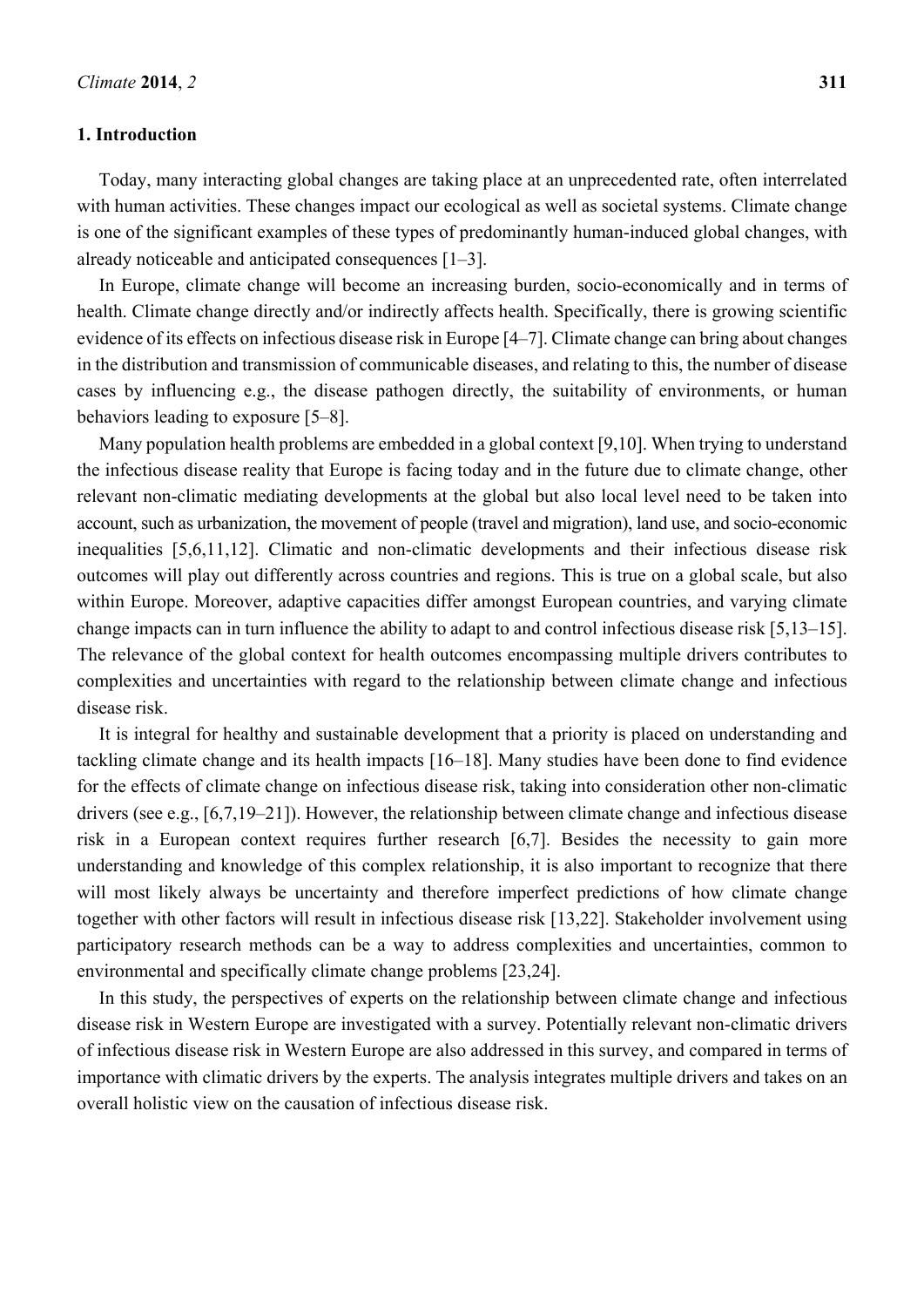#### **2. Methodology and Research Design**

This study has been conducted to shed more light on the views Dutch experts have on the causation of infectious disease risk in Western Europe, integrating climatic and non-climatic drivers. Surveying expert stakeholders is a way to uncover existing perspectives (and the possible diversity amongst these) in the Netherlands, concerning the relationship between climate change and infectious disease outcomes in Western Europe. For this purpose, a qualitative survey was executed. In preparation of this, a stakeholder analysis has been performed for the identification of experts and selection of an expert sample for the survey.

#### *2.1. Stakeholder Analysis and Sampling*

A stakeholder analysis was conducted to identify stakeholders for the selection of potential respondents for the expert survey used in this study [25,26]. A broad definition of stakeholders was assumed for this analysis: individuals and organizations that are likely to be affected by or can influence climate change and related health impacts; the latter e.g., through the implementation of adaptation measures [26–29]. The analysis was performed in the Netherlands, being a priority research focus of the ERA-ENVHEALTH ENHanCE research project. The stakeholder approach aimed to map out Dutch stakeholders in relation to the topic of climate change and infectious disease risk in Western Europe; to create a useful inventory for potential participants for the participatory elements in the broader research setup of the project; and to facilitate the collection of expert knowledge and perspectives on climate change and health impacts. This approach can be characterized as descriptive and instrumental [26].

The stakeholder analysis yielded a stakeholder matrix where detailed information was stored for each stakeholder, such as the stakeholder's expertise and professional background. The stakeholder matrix could then be used for the selection of an expert sample of respondents for the survey. The guiding criterion for selecting a sample of experts from the stakeholder matrix was that the individuals possess expertise relevant for the survey's topic and scope; *i.e.*, expertise on climate change/environment, and health/infectious diseases. Information on the expertise of each stakeholder was documented in the stakeholder matrix and could therefore be retrieved for the purpose of sampling. Since a guiding criterion was used as a base for sample selection, this sampling method can be called judgment sampling, a non-probabilistic sampling method [30,31]. From the stakeholder matrix a sample of 56 experts on climate change/environment, and health/infectious diseases could be drawn. Based on the information collected about each stakeholder's professional background, the expert sample included mostly scientists and policy advisors. The survey was conducted in 2012 and yielded a useful response of 29 (out of the 56 experts that were approached as respondents for the survey).

The survey included a section where respondents could indicate their professional background, using predefined categories with the possibility of adding additional categories in an open section. This data was used to divide the sample into groups. This was done to explore potential differences and similarities in opinions of experts with different professional backgrounds in the analysis. The sample groups were formed in the following manner: first, all respondents who indicated a professional background in policy were placed in one sample group labeled "Policy" and thereafter removed from the full list of respondents. After that, the respondents who indicated a professional background in science were included in another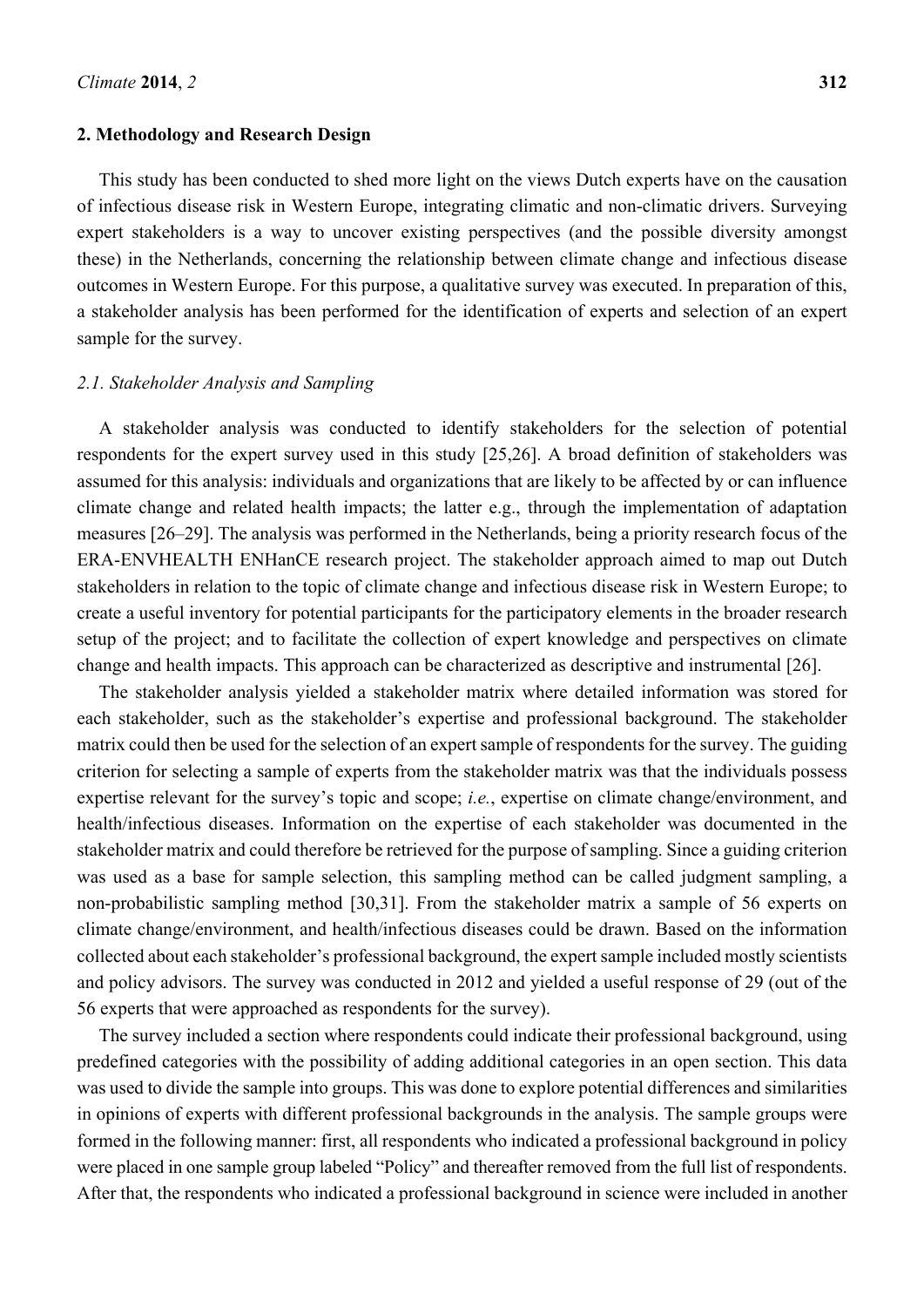sample group labeled "Science"; finally, the remaining three respondents were added to the group "Policy" as the indicated professional backgrounds seemed to allow for such a compilation. This process resulted in two sample subgroups: "Policy" consisting of 12 experts, and "Science" consisting of 17 experts. As explained earlier, based on information collected in the stakeholder matrix on professional backgrounds of the selected sample, the sample could be characterized as comprising scientists and policy advisors. The self-indicated professional backgrounds of the respondents leading to the formation of the sample subgroups, confirms the initial characterization made of the composition of the selected sample. In this respect, the sample subgroups also seem to be a sensible division of the aggregate sample.

#### *2.2. Survey Design and Content*

The survey aimed to have experts assess the importance and uncertainty of climatic and non-climatic drivers of infectious disease risk in Western Europe. A survey was used as this is a suitable and efficient method for a qualitative assessment based on expert opinions and perceptions [30]. The survey design included closed questions, predominantly in a Likert-scale format, and optional open questions. Each closed question provided a possibility to leave it open ("no opinion/do not know") and to add more items which could then be assessed as well. All definitions could be viewed by the respondents at all times during the survey process. The survey was administered online, and generated descriptive information, nominal, ordinal and some ratio/interval data. Survey methods are prone to several common limitations, which were taken into account during the design and implementation of this study. For instance, the risk of misunderstanding of the wording used [30] was reduced by using vocabulary familiar to experts and making definitions available at all times during the survey process. The lower quality of responses received is another potential risk of surveys, which was limited by offering a "no opinion/do not know" option.

The survey structure was the following: the assessment of

- (a) the relative importance of climatic drivers of infectious disease risk, for each type of infectious disease risk;
- (b) the degree of uncertainty in the future development of each climatic driver;
- (c) the relative importance of non-climatic drivers of infectious disease risk;
- (d) the uncertainty in the future development of each non-climatic driver; and lastly
- (e) the relative importance of each non-climatic driver compared to climate change as a driver of infectious disease risk.

In part (a) for the assessment of the importance of climatic drivers for infectious disease risk, "importance" is defined as: the relative impact/importance of each driver for future infectious disease risk. Does the way in which the driver evolves make a major difference in increasing or decreasing the overall infectious disease risk, or does it make a relatively minor difference? [32]. The following climatic drivers were included in the survey: temperature change, precipitation change, humidity change, climate change induced habitat change, and increase in frequency of extreme weather events. Infectious disease risk is specified in broad types: water-related infectious disease risk, food-related infectious disease risk, vector-borne disease risk excluding zoonoses, and risk of zoonoses [32]. Here a zoonosis is defined as: "[…] any disease or infection that is naturally transmissible from vertebrate animals to humans.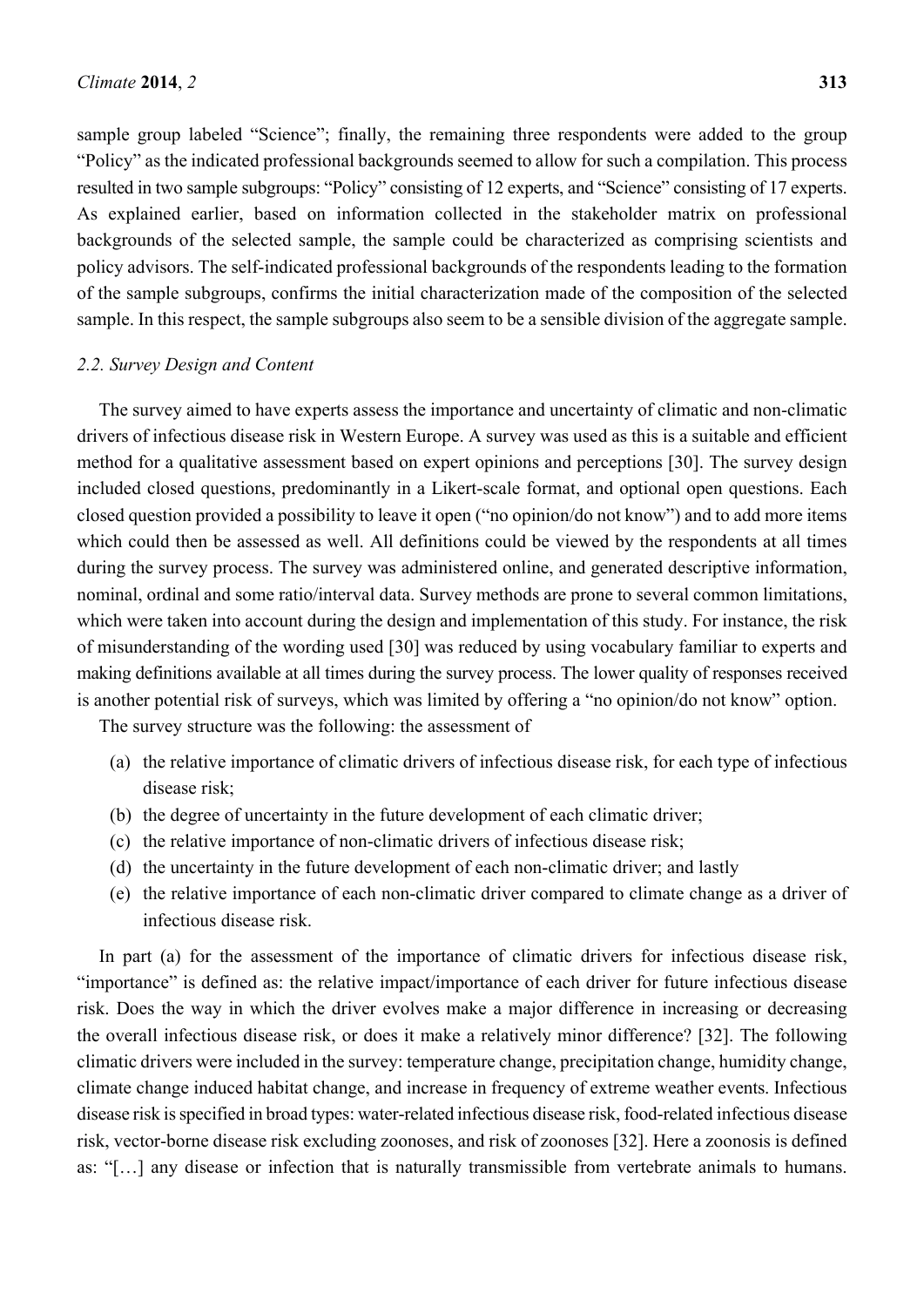Animals thus play an essential role in maintaining zoonotic infections in nature. Zoonoses may be bacterial, viral, or parasitic, or may involve unconventional agents [33]."

In the next part, experts assessed the degree of uncertainty in the future development of each climatic driver for infectious disease risk. For the purpose of this question, uncertainty has been defined as: Degree of uncertainty in each driver. How much variation is there in the range of possible ways in which the driver could evolve? Is there a great deal of uncertainty in this, or relatively little? [32].

For the following parts of the survey (c) and (d), non-climatic drivers were assessed. A conceptual analysis for the identification of potential non-climatic drivers of infectious disease risk was conducted using relevant background studies and literature (see amongst others [6,11,34–36]). After that a selection of non-climatic drivers was made for inclusion in the survey, according to their potential importance in a European context. The non-climatic drivers are organized in domains: ecological, economic and agricultural, technological, institutional, and socio-cultural. The survey included the same questions as for the climatic drivers, using the same definitions for importance and uncertainty.

Finally, the non-climatic drivers were compared to climate change as an aggregate driver for infectious disease risk in terms of relative importance, using the same definition for importance.

#### *2.3. Survey Analysis*

The resulting survey data were analyzed using descriptive statistics. The statistics performed are appropriate for the ordinal data obtained from Likert-scale questions. Thus, for the analysis of central tendency and variability median, mode, range, and inter-quartile range are used (see e.g., [30]). Moreover, the smaller sample size and non-probabilistic sampling method were taken into account for the analysis. Uncompleted surveys were excluded from the analysis. For the analysis, the "no opinion/do not know" responses were assumed to be distributed proportionally amongst the respondents, and therefore were excluded in order to circumvent an inflation of the actual resulting responses [30].

In order to explore the experts' opinions according to the experts' self-indicated professional background, all descriptive analyses were done for the aggregate sample as well as for the two sample groups "Policy" and "Science", described earlier.

#### **3. Results of the Survey**

In this section, the results of the survey analysis are presented in the form of descriptive statistics.

#### *3.1. Expert Assessment of the Relative Importance of Climatic Drivers for Infectious Disease Risk*

Through analysis of the survey results the perspectives of the expert sample on the relative importance of climatic drivers for infectious disease risk types could be obtained. The results are first presented of the aggregate sample analysis in Figure 1a–d, and thereafter of the two sample groups "Policy" and "Science" in Figure 2a–h.

Figure 1a–d shows the results of the aggregate expert sample's assessment of the relative importance of the climatic drivers for each type of infectious disease risk.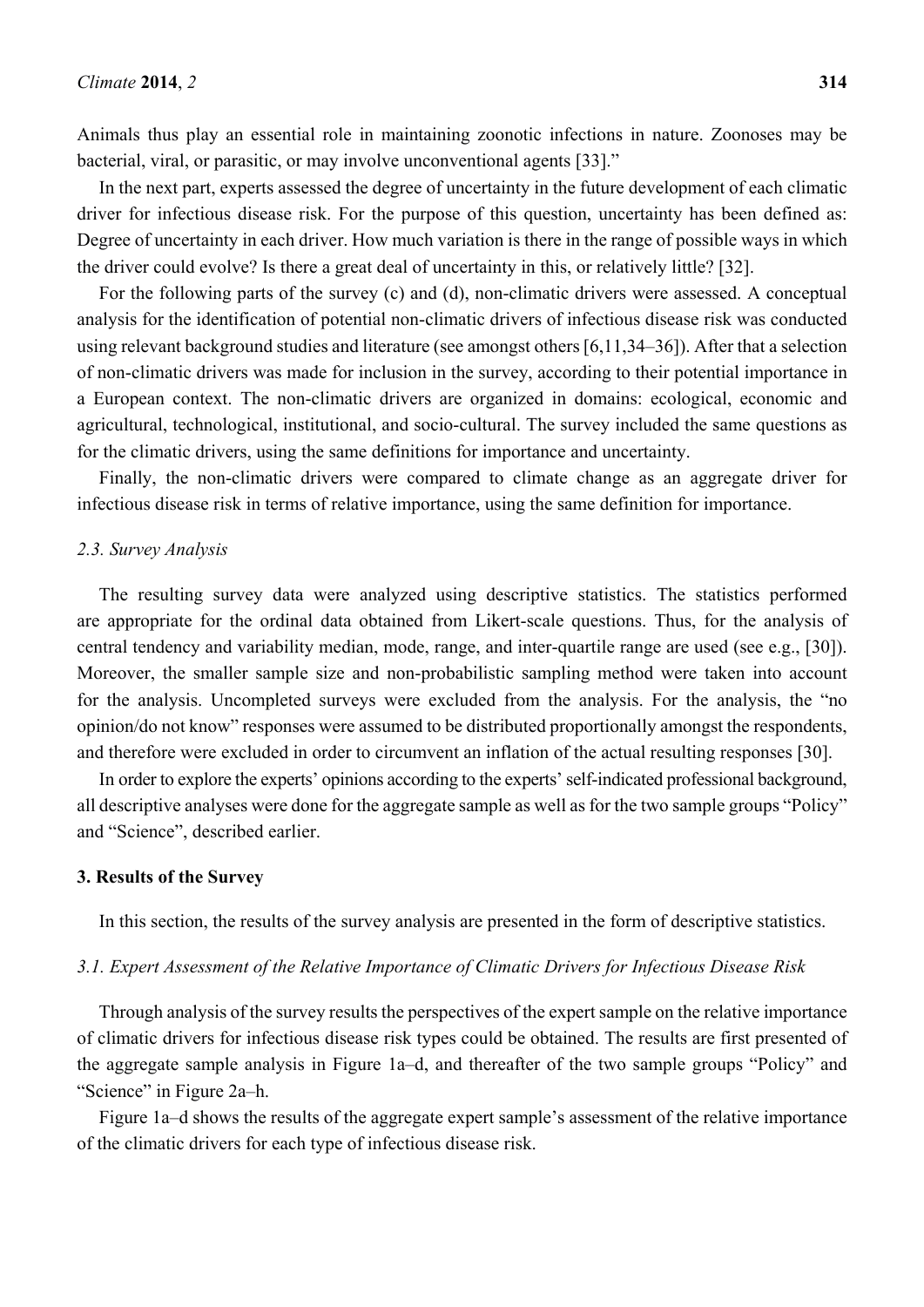

Notes: Medians are given as numbers in the box plots; Interpretation of the median values for importance: 1 = very high importance (*high importance*, *moderate importance*, *little importance*) 5 = very little importance; Range = maximum value − minimum value; Interquartile range  $(IQR) = 3rd$  quartile  $- 1st$  quartile = length of box.

It can be seen that the aggregate expert sample views temperature change as highly important for all types of infectious disease risk. In addition, precipitation change and climate change induced habitat change are seen as highly important, except for food-related infectious disease risk, where these drivers are rated with moderate and little importance respectively. Increase in frequency of extreme weather events is overall rated to be least relevant; expert assessments show moderate importance for water-related and vector-borne infectious diseases and zoonoses, and even little importance for food-related infectious disease risk. With use of the interquartile range (hereafter IQR) a closer look can be taken at the variability of the expert opinions. The experts show little variance in their opinions on temperature change, precipitation change, and humidity change, as well as for water-related infectious disease risk and vector-borne disease risk excluding zoonoses. Overall, most variation amongst expert assessments, based on the IQR, can be found for the climatic driver increase in frequency of extreme weather events, and the infectious disease type risk of zoonoses.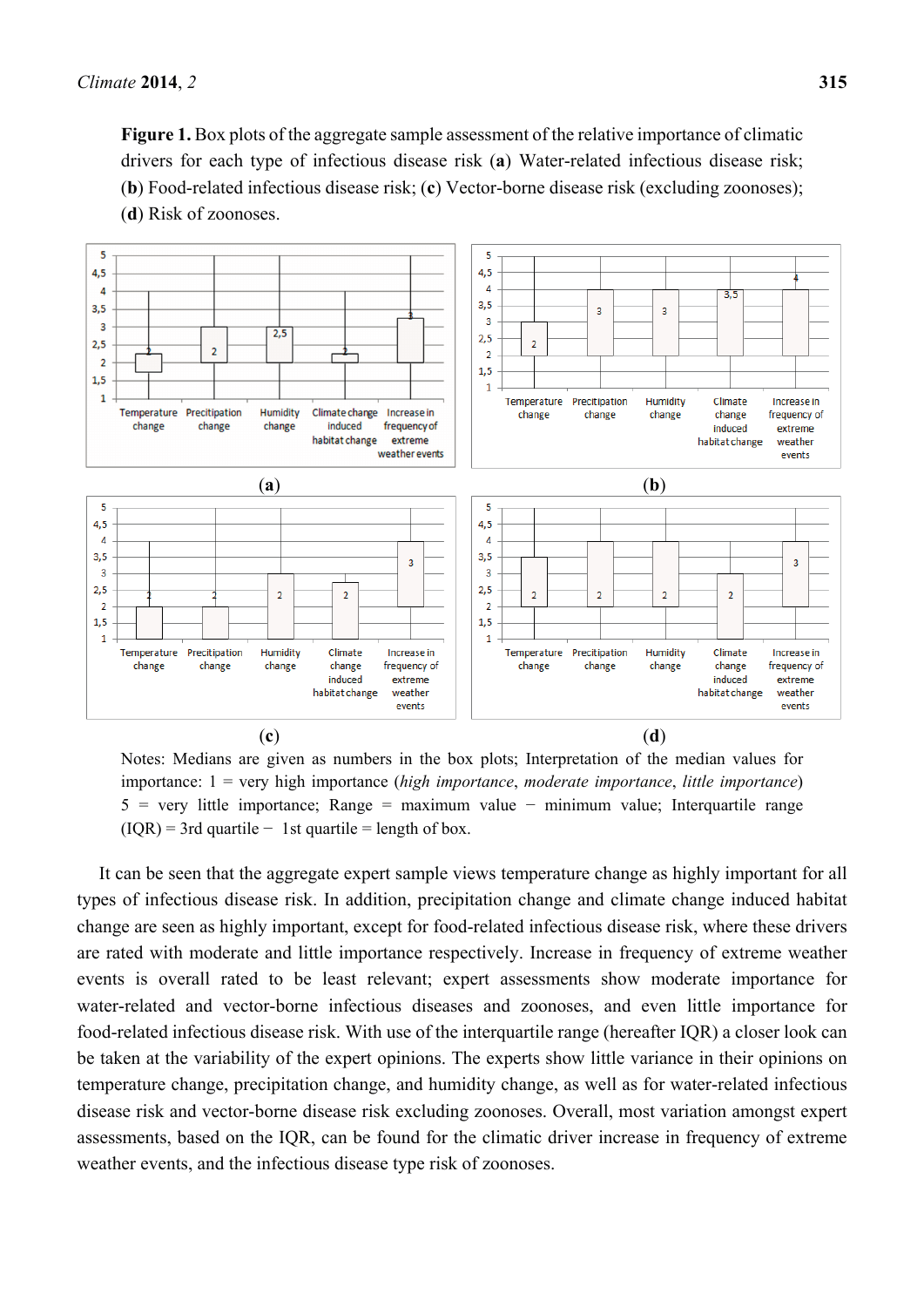The same analysis was done for the two sample groups "Policy" and "Science". In Figure 2a–h, the assessment of the relative importance of climatic drivers for each type of infectious disease risk given by the two sample groups can be found.

Figure 2. Box plots of the assessments of the two sample groups "Policy" and "Science" of the relative importance of climatic drivers for each type of infectious disease risk (**a**) Water-related infectious disease risk, sample group "Policy"; (**b**) Water-related infectious disease risk, sample group "Science"; (**c**) Food-related infectious disease risk, sample group "Policy"; (d) Food-related infectious disease risk, sample group "Science"; (**e**) Vector-borne disease risk (excluding zoonoses), sample group "Policy"; (**f**) Vector-borne disease risk (excluding zoonoses), sample group "Science"; (**g**) Risk of zoonoses, sample group "Policy"; (**h**) Risk of zoonoses, sample group "Science".

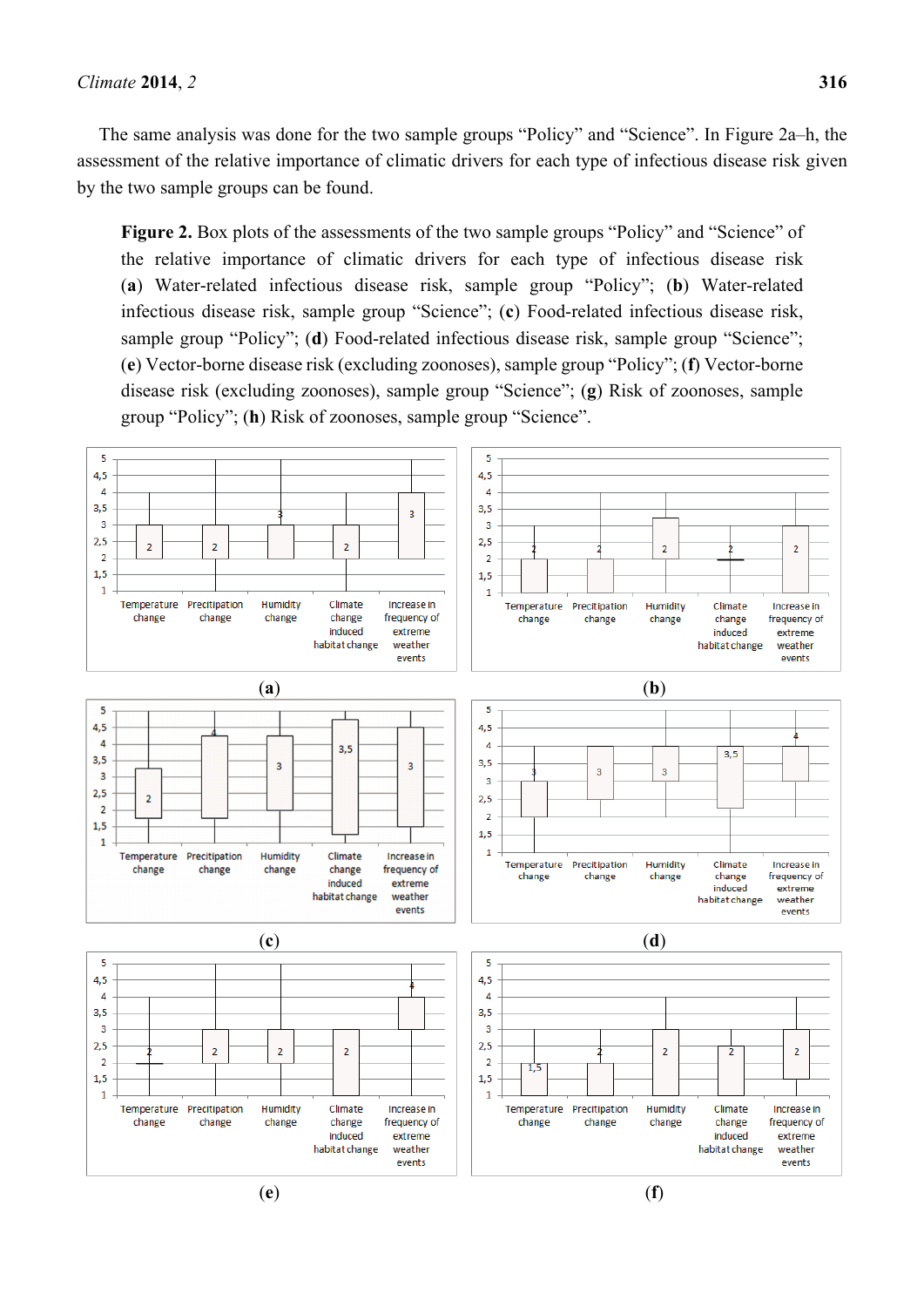

Notes: Medians are given as numbers in the box plots. Interpretation of the median values for importance: 1 = very high importance (*high importance*, *moderate importance*, *little importance*) 5 = very little importance; Range = maximum value − minimum value; Interquartile range  $(IQR) = 3rd$  quartile  $- 1st$  quartile = length of box.

Several differences between the groups "Science" and "Policy" can be found. Humidity change and increase in frequency of extreme weather events as drivers of water-related infectious disease risk are seen as moderately important by the "Policy" group but as highly important by the "Science" group. For food-related infectious disease risk the two groups are in disagreement regarding the importance of temperature change ("Policy": high importance; "Science": moderate importance); precipitation change ("Policy": little importance; "Science": moderate importance); and increase in frequency of extreme weather events ("Policy": moderate importance; "Science": little importance). The importance of temperature change for vector-borne disease risk excluding zoonoses is assessed to be high by the "Policy" group; and high to very high by the "Science" group. Moreover, the importance of increase in frequency of extreme weather events for this disease risk is rated to be of little importance by the "Policy" group, and of high importance by the "Science" group. For the risk of zoonoses the two groups differ in their assessment of the importance of precipitation change: "Science" rates this to be high, and "Policy" to be moderate. Lastly, for the importance of increase in extreme weather events the results of the two groups differ quite notably: "Science" rating this to be of high to moderate importance, and "Policy" viewing this as having little importance. For all other values, which are the majority, the same assessments result from the two groups. This means that both groups assess the following climatic drivers to be highly important: temperature change for water-related infectious disease risk and zoonoses; precipitation change for water-related infectious disease risk and vector-borne disease risk; humidity change for vector-borne disease risk and zoonoses; and finally, climate change induced habitat change for water-related infectious disease risk, vector-borne infectious disease risk, and zoonoses. In sum, it can be seen that the opinions on the importance of increase in frequency of extreme weather events differ mostly for all disease types between the two groups. Most agreement between the two groups' assessments can be found for the importance of climate change induced habitat change, where all the ratings are the same between groups for all disease types, and the importance of humidity change where the ratings are the same for all but one disease type, namely water-related infectious disease risk.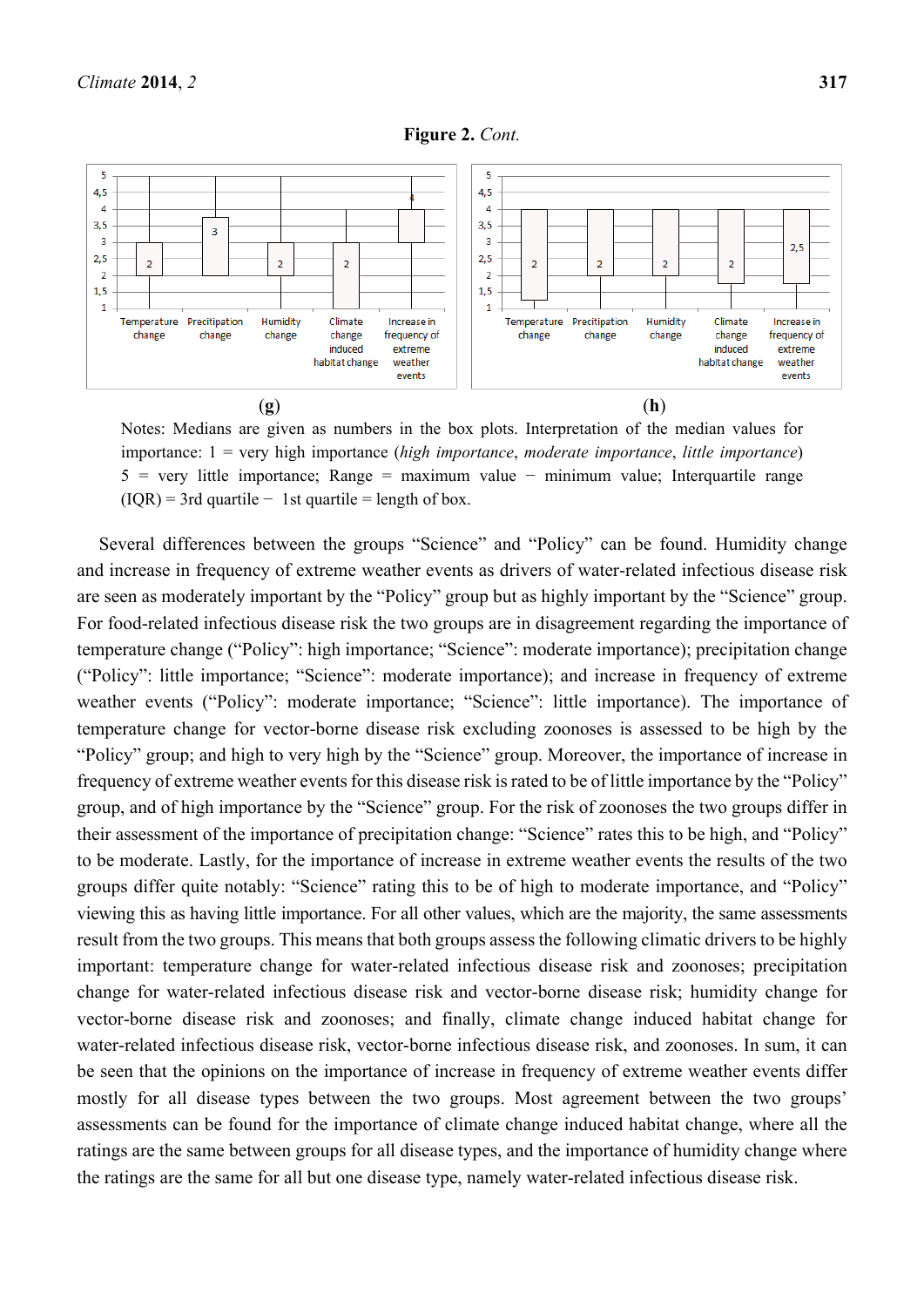The IQRs indicate that both the groups "Science" and "Policy" show much agreement within each group regarding water-related infectious disease risk and vector-borne disease risk excluding zoonoses. The variation in expert opinions for food-related infectious disease risk is high for the group "Policy". For zoonoses, the groups alternately show higher and lower IQRs.

# *3.2. Expert Assessment of the Degree of Uncertainty in the Future Development of Each Climatic Driver*

Next, the degree of uncertainty in the future development of each climatic driver was assessed. The analyses for both the aggregate sample as well as the two sample groups "Science" and "Policy" are presented in Table 1.

|                                       | <b>Assessment of Uncertainty</b> |                                   |        |                                 |        |                                  |  |
|---------------------------------------|----------------------------------|-----------------------------------|--------|---------------------------------|--------|----------------------------------|--|
|                                       |                                  | <b>Aggregate</b><br><b>Sample</b> |        | <b>Sample Group</b><br>"Policy" |        | <b>Sample Group</b><br>"Science" |  |
| Climatic drivers                      | Median                           | IQR <sup>a</sup>                  | Median | <b>IOR</b>                      | Median | <b>IQR</b>                       |  |
| Temperature change                    |                                  |                                   |        | 2.25                            |        |                                  |  |
| Precipitation change                  |                                  |                                   |        | 1.25                            | 3      |                                  |  |
| Humidity change                       |                                  |                                   |        |                                 |        |                                  |  |
| Climate change induced habitat change |                                  |                                   |        |                                 |        |                                  |  |

**Table 1.** Assessment results of the degree of uncertainty in the future development of each climatic driver, for the aggregate sample and the two sample groups "Policy" and "Science".

Increase in frequency of extreme weather events  $\frac{3}{2}$  1  $\frac{2}{2}$  2.25  $\frac{3}{2}$  1 IQR a = Interquartile range = 3rd quartile − 1st quartile; Notes: Interpretation of the median values for uncertainty:

1 = very high uncertainty (*high uncertainty*, *moderate uncertainty*, *little uncertainty*) 5 = virtually certain.

From the analysis of the aggregate sample, it can be gathered that temperature change, precipitation change, and increase in frequency of extreme weather events are seen as being moderately uncertain in their future development. Experts assign high uncertainty in future development for the climatic drivers humidity change and climate change induced habitat change. The IQR's are low for these results, pointing to relatively little variability in expert opinions in the aggregate sample.

The same analysis was done for the two sample groups "Science" and "Policy". It can be seen that the two groups "Science" and "Policy" agree with regards to the degree of uncertainty in the future development of temperature change, precipitation change, and climate change induced habitat change. The group "Policy" sees the increase in frequency of extreme weather events as being more uncertain (high uncertainty) than the group "Science" (moderate uncertainty). The opposite holds for the uncertainty of humidity change (group "Science": high uncertainty, group "Policy": moderate uncertainty).

The IQRs for the group "Science" are low, indicating high agreement amongst experts on uncertainty. The group "Policy" has relatively higher IQRs, thus a higher variability in their responses on uncertainty. Particularly, a high degree of divergence can be found in their opinions on temperature change and frequency of extreme weather events.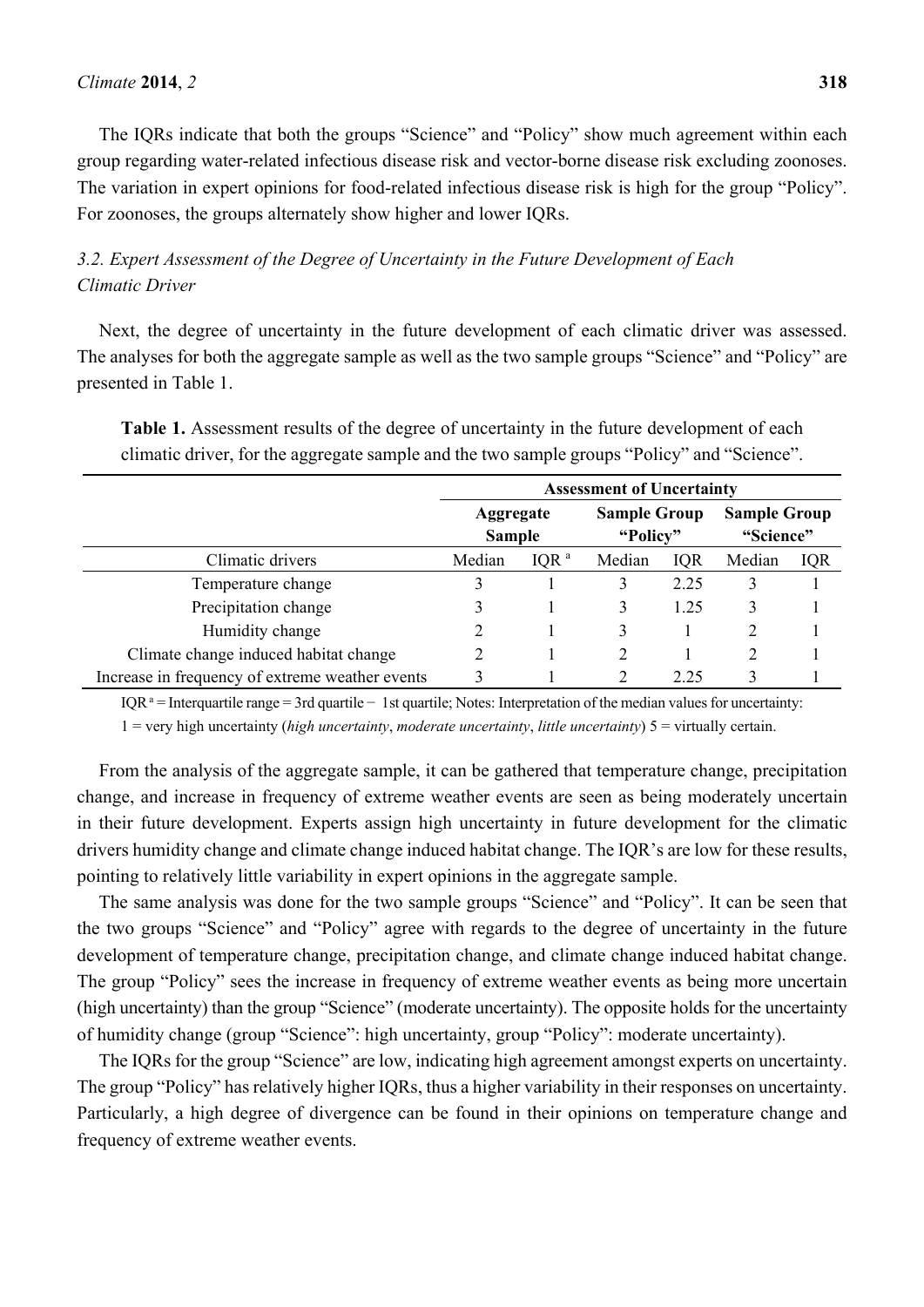The expert survey also included selected non-climatic drivers of infectious disease risk, which were assessed in terms of their relative importance for infectious disease risk.

Table 2 shows the results of the expert assessment of the relative importance of non-climatic drivers of infectious disease risk, both for the aggregate sample and the two sample groups "Science" and "Policy".

**Table 2.** Assessment results of the relative importance of non-climatic drivers of infectious disease risk, for the aggregate expert sample and for the two sample groups "Policy" and "Science".

|                                                        | <b>Assessment of Importance</b>   |                  |                                 |                |                                  |                |
|--------------------------------------------------------|-----------------------------------|------------------|---------------------------------|----------------|----------------------------------|----------------|
|                                                        | <b>Aggregate</b><br><b>Sample</b> |                  | <b>Sample Group</b><br>"Policy" |                | <b>Sample Group</b><br>"Science" |                |
| Ecological (non-climatic) drivers                      | Median                            | IQR <sup>b</sup> | Median                          | <b>IQR</b>     | Median                           | <b>IQR</b>     |
| Land use change                                        | 2                                 |                  | $\overline{2}$                  |                | 2                                |                |
| Microbial evolution                                    | $\overline{2}$                    | 1                | 2.50                            | 2              | $\overline{2}$                   |                |
| Pollution                                              | 3                                 | 2                | 4                               |                | 3                                | 2              |
| Urban greening                                         | 3                                 | $\mathbf{0}$     | 3                               | $\theta$       | 3                                | 0              |
| Economic and agricultural drivers                      | Median                            | <b>IQR</b>       | Median                          | <b>IQR</b>     | Median                           | <b>IQR</b>     |
| Increased movement of goods                            | 2                                 |                  | 2                               |                | 2                                |                |
| Increased farm scale and scope                         | 2                                 |                  | 2                               |                | $\overline{c}$                   |                |
| Increased organic farming                              | 3                                 |                  | 3                               |                | 3                                |                |
| Technological drivers                                  | Median                            | <b>IQR</b>       | Median                          | <b>IQR</b>     | Median                           | <b>IQR</b>     |
| Globalized food supply chains                          | 2                                 | 0.75             | 2                               |                | 2                                |                |
| Widespread use of antibiotics                          | 2                                 | 1                | 2                               |                | 2                                |                |
| Capacity to detect, prevent, and treat diseases        | $\overline{2}$                    | 1                | 2                               |                | 2                                |                |
| <b>Institutional drivers</b>                           | Median                            | <b>IQR</b>       | Median                          | IQR            | Median                           | <b>IQR</b>     |
| Decreased public health care structures                | $\overline{2}$                    | 1.75             | $\overline{2}$                  |                | $\overline{2}$                   | $\overline{2}$ |
| Limitations to and reduction in<br>prevention Programs | 2                                 | $\mathbf{0}$     | 2                               | $\mathbf{0}$   | 2                                |                |
| Move towards privatization of health sector            | 3                                 | $\overline{2}$   | 3                               | $\overline{2}$ | 3                                |                |
| Socio-cultural drivers                                 | Median                            | IQR              | Median                          | IQR            | Median                           | <b>IQR</b>     |
| Increased movement of people                           | 2                                 | 0.25             | 2                               | 1              | 2                                | 0              |
| Aging population                                       | 2                                 | $\overline{2}$   | 2                               | 2              | 2.50                             | 2              |
| Incidence of chronic diseases                          | 3                                 | $\overline{2}$   | 3                               | $\overline{2}$ | 3                                |                |
| Sexual behavior                                        | 3                                 |                  | 3                               | 0.50           | $\overline{2}$                   |                |
| Intravenous drug use                                   | 3                                 |                  | 4                               | $\overline{2}$ | 3                                | 0.75           |

IQR  $\beta$  = Interquartile range = 3rd quartile − 1st quartile; Notes: Interpretation of the median values for importance: 1 = very high importance (*high importance*, *moderate importance*, *little importance*) 5 = very little importance.

From the results for the aggregate sample in Table 2 it can be seen that a large part of the non-climatic drivers are rated to be of high importance for infectious disease risk. Drivers such as pollution, urban greening, and increased organic farming are seen as having moderate importance. When looking at the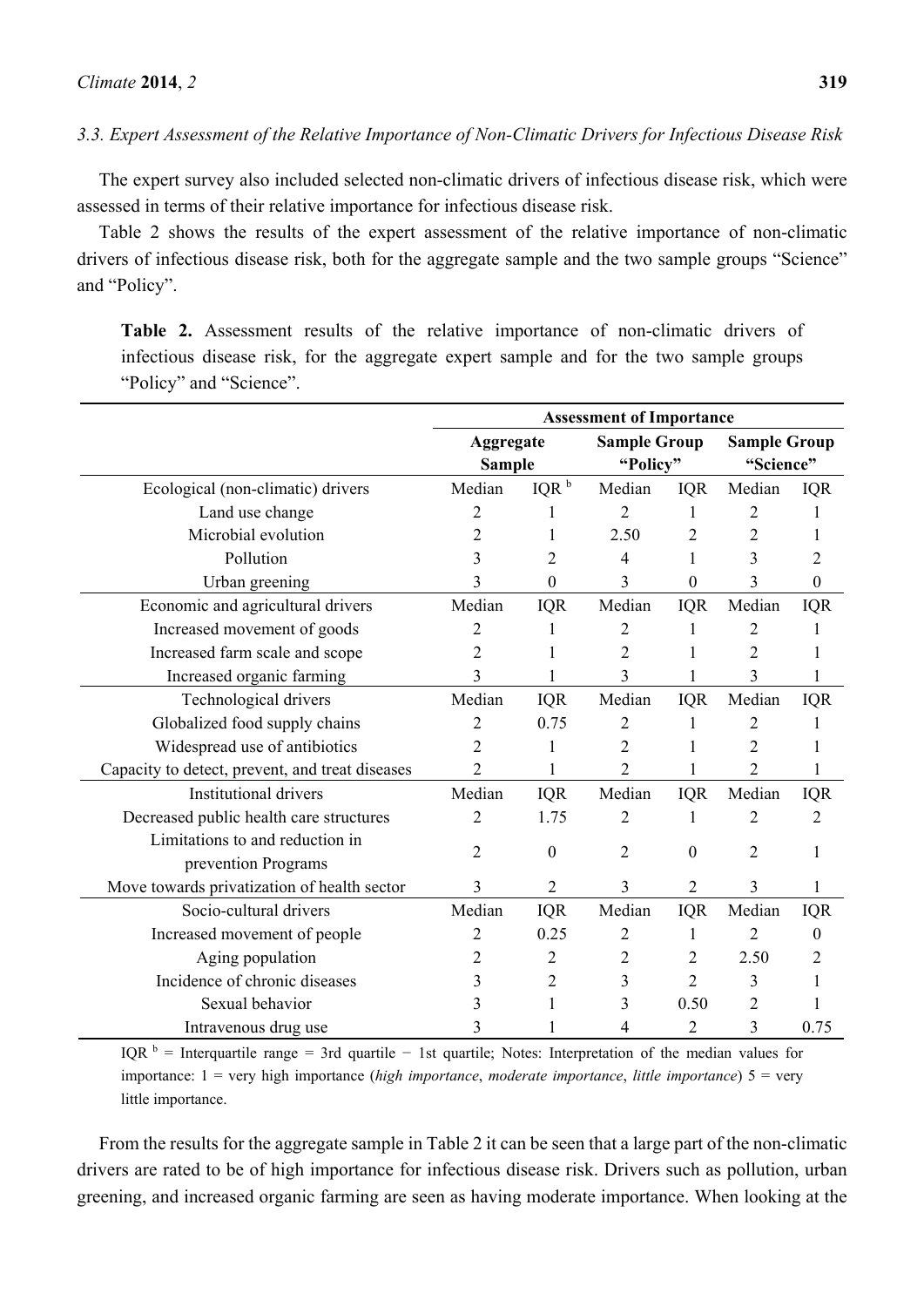population, and incidence of chronic diseases.

relating IQRs, it can be seen that relatively more variability in the aggregate expert sample's responses can be ascertained for the importance of pollution, move towards privatization of health sector, aging

The same analyses were performed for the two groups "Science" and "Policy". The median results for both groups for relative importance of non-climatic drivers are largely similar. Some main differences can be observed. The group "Policy" rates pollution to have little importance as opposed to moderate importance resulting from the group "Science". The group "Science" considers sexual behavior as being highly important as opposed to moderately important resulting from the group "Policy". Moreover, the group "Policy" also indicates intravenous drug use to be of little importance, whereas the group "Science" views this as moderately important. The IQRs for the responses given by the two sample groups are relatively low, indicating high agreement amongst the experts within each group. More variability in experts' responses of the sample group "Science" could be found for pollution, decreased public health care structures, and aging population. For the group "Policy" more variability can be seen for microbial evolution, increased movement of goods, move towards privatization of health sector, aging population, chronic diseases, and intravenous drug use. So overall, for more non-climatic drivers a relatively higher variability could be found in the responses of the group "Policy".

# *3.4. Expert Assessment of the Degree of Uncertainty in the Future Development of Each Non-Climatic Driver*

The expert sample also assessed the degree of uncertainty in the future development of each non-climatic driver. Table 3 presents these results for the aggregate sample and the two sample groups "Science" and "Policy".

Regarding the results of the aggregate sample, in Table 3 it can be found that only microbial evolution is indicated to be highly uncertain in its future development. Many drivers are rated to be moderately uncertain in their future development, amongst which are land use change, increased farm scale and scope, and limitations to and reduction in prevention programs. Moreover, quite a significant amount of drivers received a rating of little uncertainty, including widespread use of antibiotics, decreased public health care structures, aging population, and incidence of chronic diseases. The IQR's and thus the differences in expert opinions within the aggregate sample are relatively higher for the uncertainty of increased movement of goods, increased organic farming, and capacity to detect, prevent, and treat diseases.

When taking a look at the assessment of uncertainty by the two sample groups "Policy" and "Science", the following can be seen. The groups show notably different results in their median uncertainty ratings for increased movement of goods, decreased public health care structures, limitations to and reductions in prevention programs, and incidence of chronic diseases. For all technological drivers the two groups agree in their assessments. The IQRs for the group "Science" are low, indicating much agreement in expert opinion in this group. An exception is found for the uncertainty of the move towards privation of the health sector which has a higher IQR and therefore larger variability amongst expert opinions in the group "Science". With regards to the IQRs found for the group "Policy", it becomes clear that the experts show less consensus on the uncertainty of microbial evolution, the increased movement of goods, globalized food supply chains, aging population, sexual behavior, and intravenous drug use.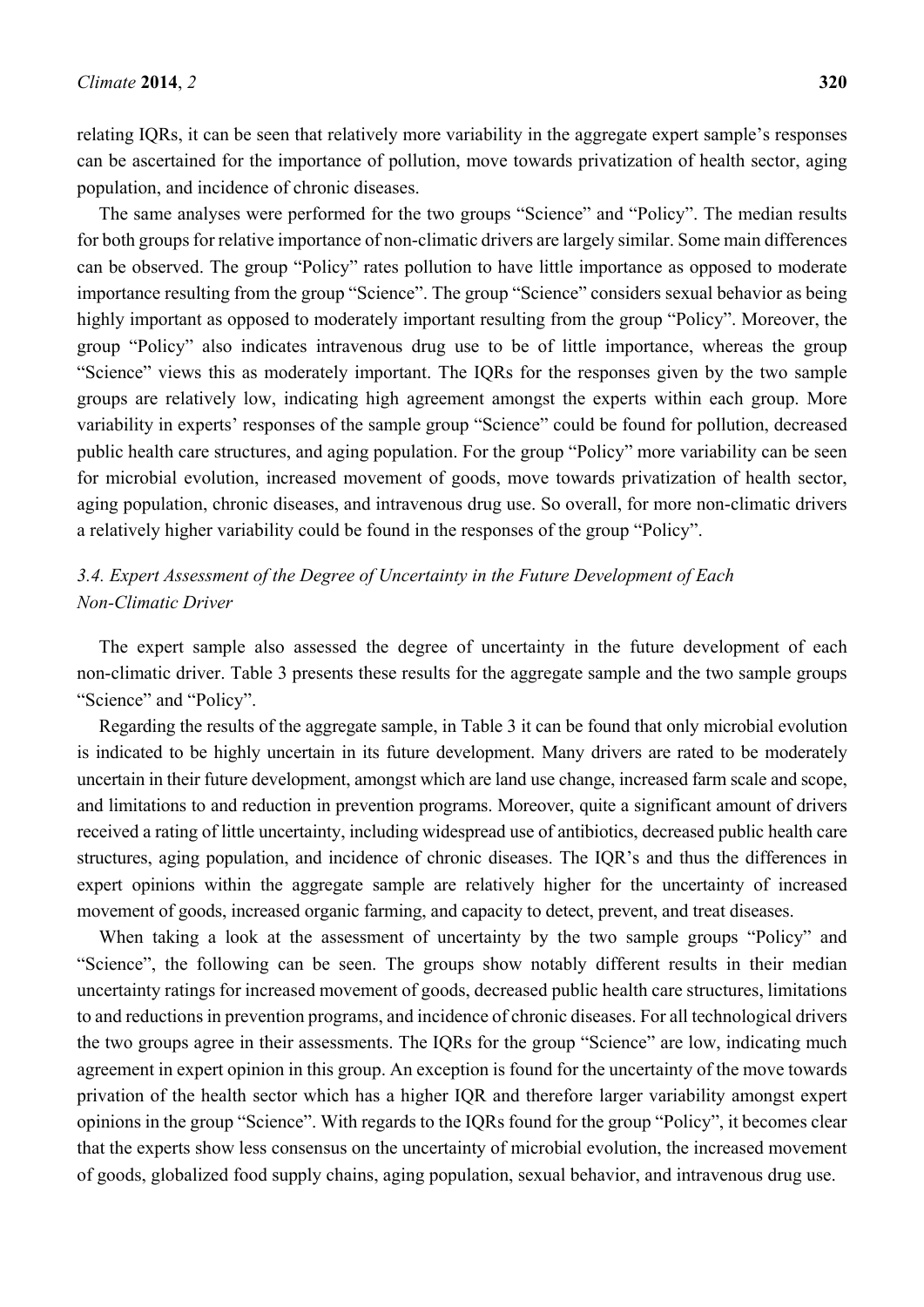**Table 3.** Assessment results of the degree of uncertainty in the future development of each non-climatic driver, for the aggregate expert sample and for the two sample groups "Policy" and "Science".

|                                                        | <b>Assessment of Uncertainty</b> |                  |                     |                |                     |                |
|--------------------------------------------------------|----------------------------------|------------------|---------------------|----------------|---------------------|----------------|
|                                                        | Aggregate                        |                  | <b>Sample Group</b> |                | <b>Sample Group</b> |                |
|                                                        | <b>Sample</b>                    |                  | "Policy"            |                | "Science"           |                |
| Ecological (non-climatic) drivers                      | Median                           | IQR <sup>c</sup> | Median              | <b>IQR</b>     | Median              | <b>IQR</b>     |
| Land use change                                        | 3                                | 0.75             | 3                   | $\mathbf{1}$   | 3                   | $\mathbf{0}$   |
| Microbial evolution                                    | 2                                | 1.50             | $\overline{2}$      | 1.50           | 2.50                | 1.75           |
| Pollution                                              | 3                                | 1                | 3                   | $\overline{2}$ | 3.50                | 1.75           |
| Urban greening                                         | 3                                | 1                | 3                   | 1.25           | 3                   | 1              |
| Economic and agricultural drivers                      | Median                           | <b>IQR</b>       | Median              | <b>IQR</b>     | Median              | <b>IQR</b>     |
| Increased movement of goods                            | 4                                | 2                | 3                   | 2.25           | $\overline{4}$      | 1.50           |
| Increased farm scale and scope                         | 3                                | 1.25             | 3                   | 1              | 3                   | 1              |
| Increased organic farming                              | 3                                | $\overline{2}$   | 2.50                | 1.75           | 3                   | 1              |
| Technological drivers                                  | Median                           | <b>IQR</b>       | Median              | <b>IQR</b>     | Median              | <b>IQR</b>     |
| Globalized food supply chains                          | 3                                | 1.75             | 3                   | $\overline{2}$ | 3                   | 1              |
| Widespread use of antibiotics                          | 4                                |                  | 4                   | 1              | $\overline{4}$      | 1.50           |
| Capacity to detect, prevent, and treat diseases        | 3                                | 2                | 3                   | 1.25           | 3                   | 1.50           |
| <b>Institutional drivers</b>                           | Median                           | <b>IQR</b>       | Median              | <b>IQR</b>     | Median              | <b>IQR</b>     |
| Decreased public health care structures                | 4                                | 1                | 3                   | 1.25           | 4                   | 0.50           |
| Limitations to and reduction in prevention<br>Programs | 3                                | 1                | 4                   | 1.50           | 3                   | 1              |
| Move towards privatization of health sector            | 3                                |                  | 2.50                | 1              | 3                   | $\overline{2}$ |
| Socio-cultural drivers                                 | Median                           | IQR              | Median              | <b>IQR</b>     | Median              | <b>IQR</b>     |
| Increased movement of people                           | 4                                | 1                | 4                   |                | 4                   |                |
| Aging population                                       | 4                                |                  | 4                   | 2              | 4                   |                |
| Incidence of chronic diseases                          | 4                                |                  | 3                   | 1              | 4                   |                |
| Sexual behavior                                        | 4                                |                  | 3.50                | 3              | 4                   |                |
| Intravenous drug use                                   | 4                                |                  | 4                   | 2.50           | 3.50                |                |

IQR<sup>c</sup> = Interquartile range = 3rd quartile − 1st quartile; Notes: Interpretation of the median values for uncertainty: 1 = very high uncertainty (*high uncertainty*, *moderate uncertainty*, *little uncertainty*) 5 = virtually certain.

# *3.5. Expert Assessment of the Relative Importance of Non-Climatic Drivers Compared to Climate Change*

Finally, the experts assessed the relative importance of each non-climatic driver compared to climate change as an aggregate driver for infectious disease risk. The results of this assessment are shown in Table 4 for the aggregate sample and the two sample group "Science" and "Policy".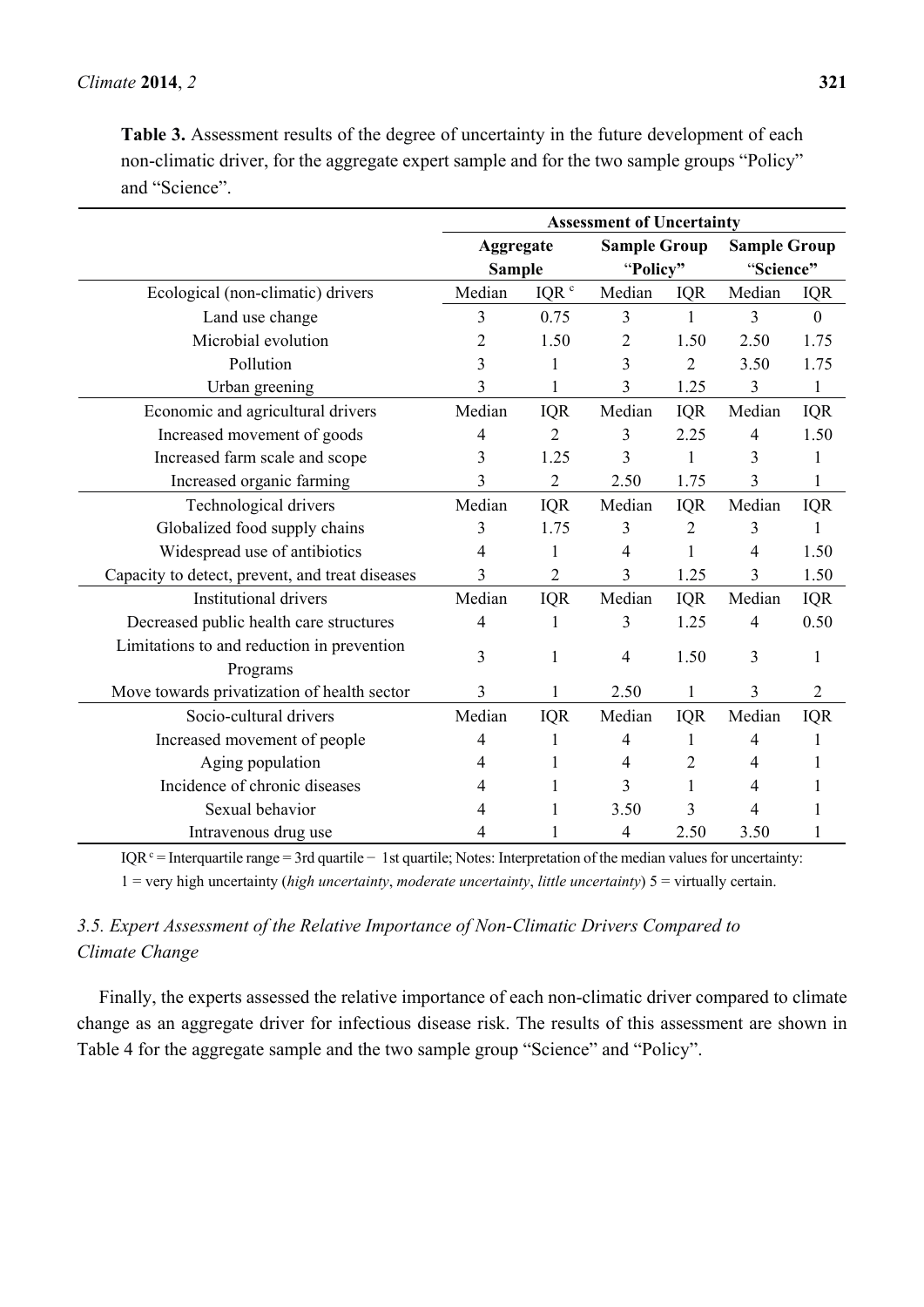**Table 4.** Assessment results of the relative importance of each non-climatic driver compared to climate change as a driver of infectious disease risk, for the aggregate sample and for the two sample groups "Policy" and "Science".

|                                                 | <b>Importance of Non-Climatic Drivers Compared to</b> |                    |                     |            |                     |            |  |
|-------------------------------------------------|-------------------------------------------------------|--------------------|---------------------|------------|---------------------|------------|--|
|                                                 | <b>Climate Change</b>                                 |                    |                     |            |                     |            |  |
|                                                 | Aggregate                                             |                    | <b>Sample Group</b> |            | <b>Sample Group</b> |            |  |
|                                                 | <b>Sample</b>                                         |                    | "Policy"            |            | "Science"           |            |  |
| Ecological (non-climatic) drivers               | Median                                                | $IQR$ <sup>d</sup> | Median              | <b>IQR</b> | Median              | <b>IQR</b> |  |
| Land use change                                 |                                                       |                    | 1                   | 0.50       |                     |            |  |
| Microbial evolution                             |                                                       |                    | 1.50                |            |                     |            |  |
| Pollution                                       | 2                                                     |                    | $\overline{2}$      | 0          | 2                   |            |  |
| Urban greening                                  | 2                                                     | $\theta$           | 2                   | $\theta$   | $\overline{2}$      | 0.25       |  |
| Economic and agricultural drivers               | Median                                                | <b>IQR</b>         | Median              | <b>IQR</b> | Median              | <b>IQR</b> |  |
| Increased movement of goods                     |                                                       |                    |                     |            |                     |            |  |
| Increased farm scale and scope                  |                                                       |                    |                     |            |                     |            |  |
| Increased organic farming                       | 2                                                     |                    | 2                   |            | 2                   |            |  |
| Technological drivers                           | Median                                                | <b>IQR</b>         | Median              | <b>IQR</b> | Median              | <b>IQR</b> |  |
| Globalized food supply chains                   |                                                       |                    |                     |            |                     |            |  |
| Widespread use of antibiotics                   |                                                       | $\theta$           |                     | 0          |                     | 0          |  |
| Capacity to detect, prevent, and treat diseases |                                                       |                    | 2                   |            |                     |            |  |
| <b>Institutional drivers</b>                    | Median                                                | <b>IQR</b>         | Median              | <b>IQR</b> | Median              | <b>IQR</b> |  |
| Decreased public health care structures         | 1                                                     | 1                  |                     |            | 1                   | 0.75       |  |
| Limitations to and reduction in                 |                                                       | 1                  |                     |            | 1                   |            |  |
| prevention Programs                             |                                                       |                    | 1.50                |            |                     |            |  |
| Move towards privatization of health sector     | $\overline{2}$                                        | $\theta$           | 2                   | $\Omega$   | $\overline{2}$      |            |  |
| Socio-cultural drivers                          | Median                                                | <b>IQR</b>         | Median              | <b>IQR</b> | Median              | <b>IQR</b> |  |
| Increased movement of people                    |                                                       |                    | 1                   | 1          | 1                   | 0.50       |  |
| Aging population                                |                                                       | 1                  | 1.50                | 1          | 1                   | 1          |  |
| Incidence of chronic diseases                   | 2                                                     | 1                  | $\overline{2}$      | 0.50       |                     |            |  |
| Sexual behavior                                 | 1.50                                                  | 1                  | 2                   | 1          |                     |            |  |
| Intravenous drug use                            | 2                                                     | 0                  | 2                   | 0.25       | 2                   | 0.50       |  |

IQR d = Interquartile range = 3rd quartile − 1st quartile; Notes: Interpretation of the median values for comparative importance:  $1 =$  more important than climate change,  $2 =$  less important than climate change.

The aggregate sample's results show that climate change is seen as a more important driver for infectious disease risk than the following non-climatic drivers: pollution, urban greening, increased organic farming, incidence of chronic diseases, intravenous drug use, and the move towards privatization of the health sector. According to the aggregate sample, most non-climatic drivers are more important than climate change. For the technological domain, all drivers tested are rated as more important than climate change. The results of the aggregate sample show low to very low IQRs, meaning that the experts' opinions vary little.

The same analysis was done for the two groups "Policy" and "Science". The two sample groups mostly agree in their assessment of the importance of non-climatic drivers compared to climate change. With regards to capacity to detect, prevent, and treat diseases, the group "Policy" sees this as less important than climate change, and the group "Science" as more important than climate change. The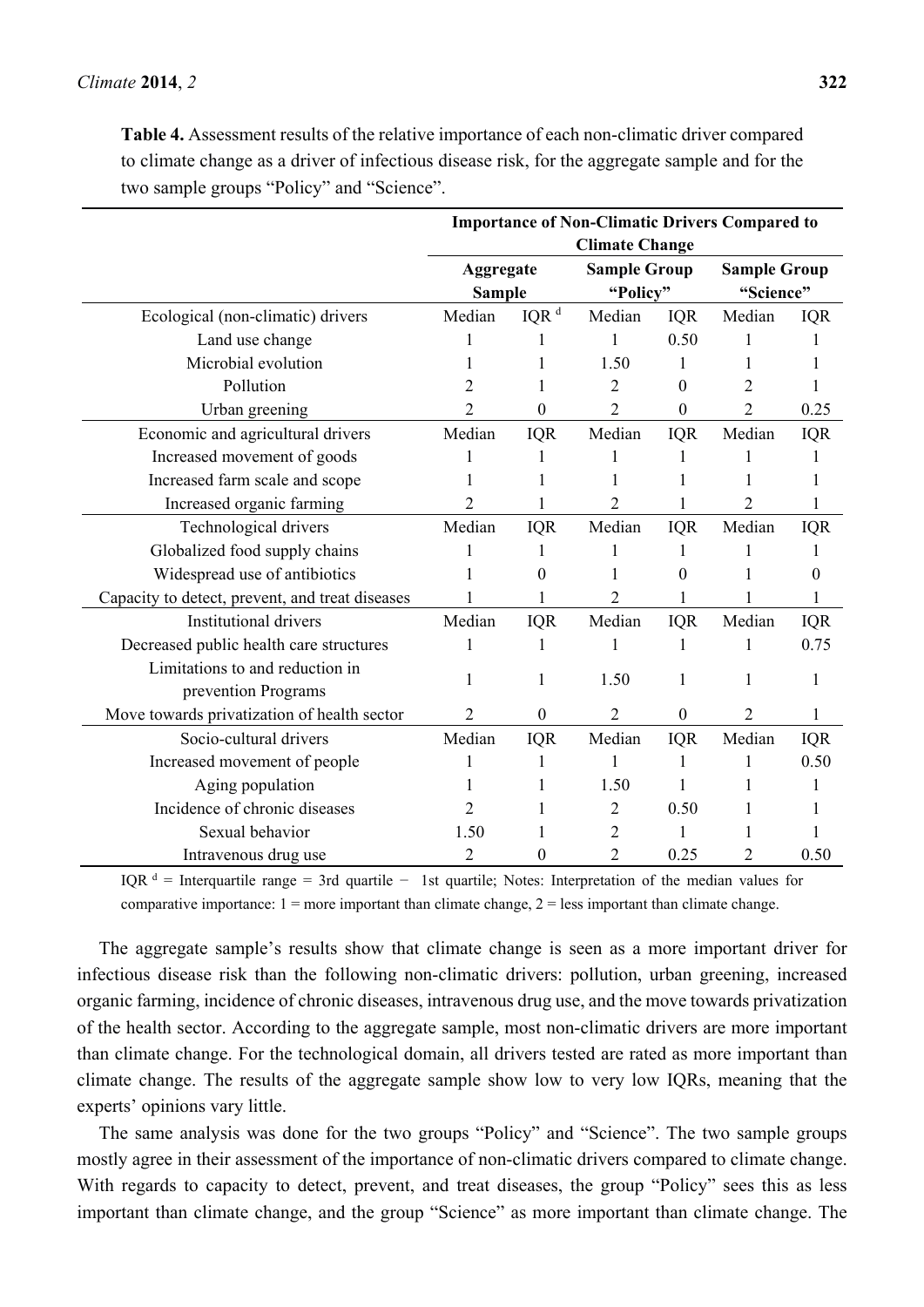same disagreement can be found for incidence of chronic diseases and sexual behavior. For both sample groups the IQRs are low, pointing towards much agreement amongst expert opinions within each group.

#### **4. Discussion and Conclusions**

The results of the survey reveal information on the opinions of the expert sample on the importance, uncertainty, and comparative importance of climatic and non-climatic drivers for infectious disease risk in Western Europe. Moreover, the expert opinions were further explored by conducting all analyses for two sample subgroups "Science" and "Policy".

The aggregate sample and sample group analyses in summary yield several key results. The aggregate sample views all climatic drivers as highly important for all types of infectious disease risk, except for the driver increase in extreme weather events which is rated to have moderate to little importance. For food-related infectious disease risk, the climatic drivers receive relatively lower ratings for importance. For this disease type, the experts might perceive non-climatic drivers of potential importance for explaining food-related infectious disease risk. Regarding this, in an open section, one of the respondents remarks that the control on food production, as well as the preservation of food are relevant for food-related disease outcomes, and can prevent the climatic effects. Related research also emphasizes the significance of non-climatic factors such as food safety standards, food handling and storage, and food production and processing for food-borne disease outcomes besides climate change. Non-climatic drivers might even counteract the effects of climatic drivers such as temperature change [6,11,22]. The aggregate expert sample opinions converge greatly for temperature change, precipitation change, and humidity change, but less so for the climatic driver increase in frequency of extreme weather events. For water-related and vector-borne disease risks, high agreement amongst experts is found. The experts agree less on the importance of the climatic drivers for zoonoses and food-related disease types. The relationships between climate change and zoonoses as well as climate change and food-related infectious diseases are shown to be complex as impacts of climatic and non-climatic developments, such as human behavior and regulations, act together. More research on the role climate change plays in these disease outcomes is needed [6,37]. This lack of knowledge and the remaining uncertainties on these relationships might be an underlying cause for the variations found amongst expert opinions. One respondent also confirms this in a comment, stating that many climatic and non-climatic factors impact zoonoses, which makes it difficult to assess the impact of climatic drivers.

The assessment of importance of climatic drivers for infectious disease risk has also been analyzed for the two sample groups "Policy" and "Science". The groups show much agreement in their assessments. Most disagreement is found for the importance of frequency of extreme weather events for all disease types. Most agreement between the two groups is found for the importance of climate change induced habitat change and humidity change. Within each sample group, there is much agreement in assessments for water-related and vector-born infectious disease risks.

Regarding the degree of uncertainty in the future development of each climatic driver, the aggregate sample's assessment shows that temperature change, precipitation change, and increase in frequency of extreme weather events are viewed as moderately uncertain in their future development, and humidity change and climate change induced habitat change as highly uncertain. Expert's opinions vary little regarding the uncertainty assessments given, based on the IQRs. When looking into the opinions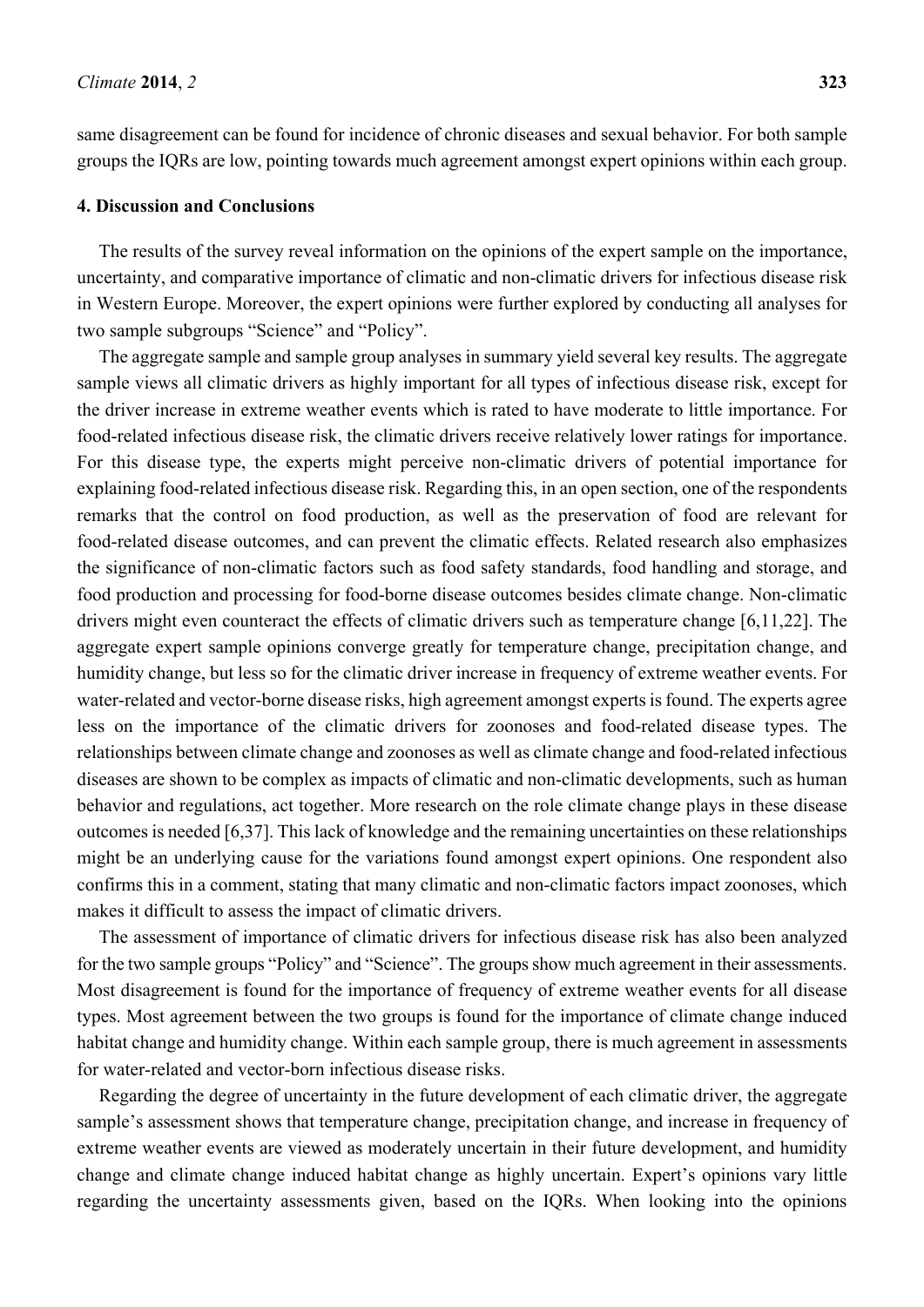given by the two sample groups, agreement is found for temperature change, precipitation change, and climate change induced habitat change. More variation amongst the opinions of the group "Policy" can be found in particular for the uncertainty of the future development of temperature change and the increase in frequency of extreme weather events. The group "Science" shows high agreement amongst expert opinions.

An integrative perspective is taken on the relationship between climate change and infectious disease risk, and therefore non-climatic drivers with potential relevance for the causation of infectious disease risk in Western Europe were included for expert assessment as well. It can be seen that the aggregate expert sample assesses many non-climatic drivers to be highly important, such as land use change, increased movement of goods, and widespread use of antibiotics. Some non-climatic drivers are rated to be moderately important, such as pollution, urban greening, and the incidence of chronic diseases. The related IQRs point towards less agreement amongst expert opinions on the importance of pollution, move towards privatization of health sector, aging population, and incidence of chronic diseases. The analyses of the two sample groups' assessments of importance show overall similar results between the two groups. Key differences between the two groups are found for pollution, sexual behavior, and intravenous drug use. The IQRs show that within both sample groups high agreement amongst experts exist. The group "Policy" shows relatively more cases of higher variation in their assessment of importance of non-climatic drivers, particularly for some of the socio-cultural drivers.

With regards to the degree of uncertainty in the future development of each non-climatic driver only microbial evolution is rated to be highly uncertain by the aggregate expert sample. Most non-climatic drivers are rated to be moderately uncertain, such as land use change, pollution, and increased organic farming. In addition, some non-climatic drivers are seen as having little uncertainty, including all socio-cultural drivers. These results might partly be related to differences in the temporal scale of change in a driver, in other words, whether a driver can change relatively faster or slower. Microbial evolution can take place relatively fast possibly giving rise to more *perceived* uncertainty in its future development due to this dynamism, whereas the socio-cultural drivers assessed such as ageing population, and the incidence of chronic diseases, can only structurally change over a longer period of time, and thus making it arguably easier to predict and anticipate in the nearer future and therefore reducing their *perceived*  uncertainty in future development [38]. The analysis of the two sample groups shows that the two groups differ in their assessments of increased movement of goods, decreased public health care structures, limitation to and reductions in prevention programs, and incidence of chronic diseases. For all technological drivers, the two groups are in agreement. The IQRs show that within the group "Science", relatively high agreement amongst experts can be found. For the group "Policy" generally the IQRs are also low, except for a small number of non-climatic drivers including a significant amount of socio-cultural drivers.

Lastly, the aggregate expert sample analyses reveal that a large part of the non-climatic drivers are seen as more important than climate change as a driver for infectious disease risk. The non-climatic drivers that are found to be less important than climate change are: pollution, urban greening, increased organic farming, incidence of chronic diseases, intravenous drug use, and move towards privatization of health sector. Within the aggregate sample, experts have high agreement on this assessment. The analysis of the two sample groups "Science" and "Policy" shows high agreement within and between groups. Most disagreement is found once again for socio-cultural drivers. In addition, in this context it should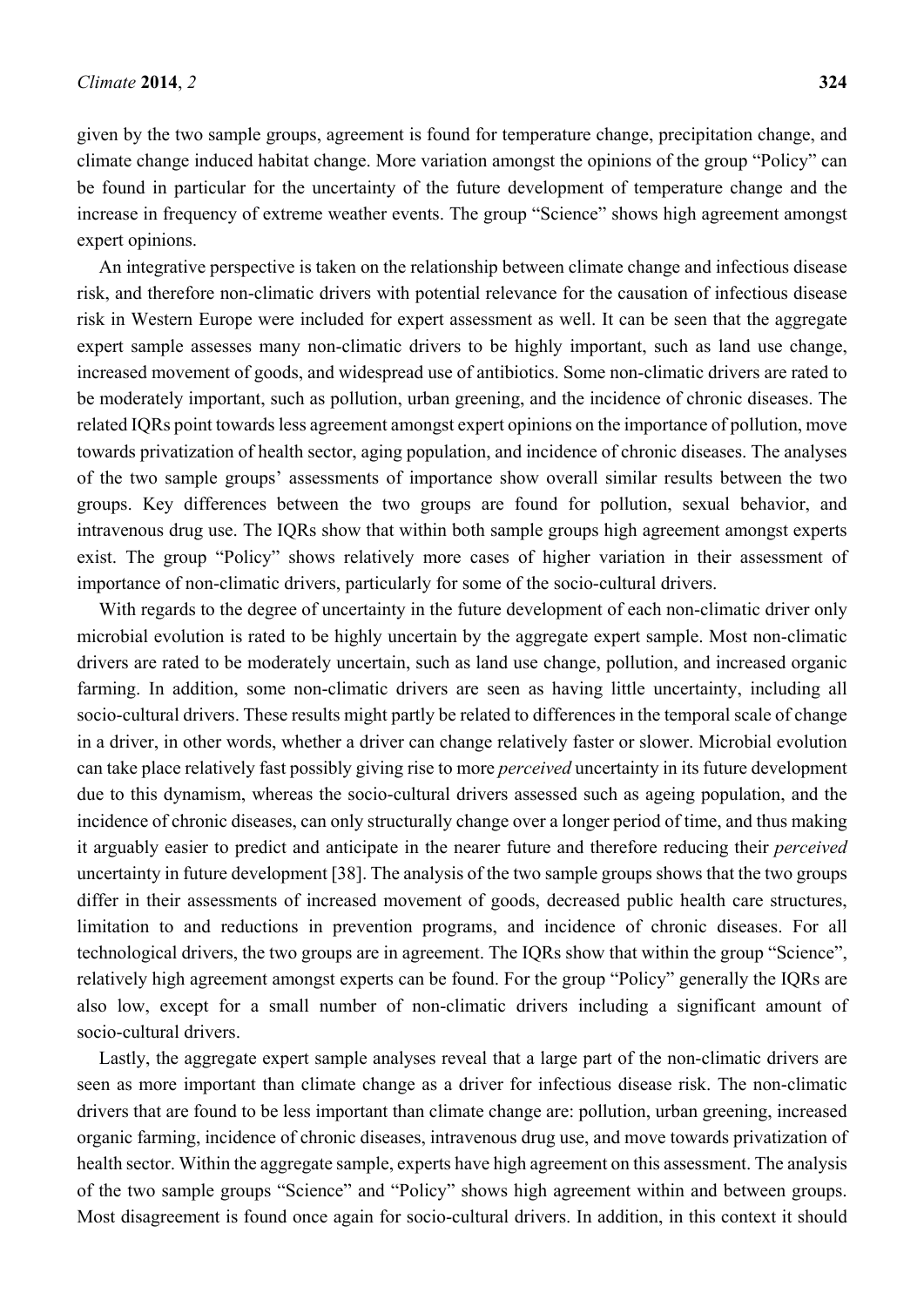be noted that the comparative importance of non-climatic and climatic drivers might vary when focusing on shorter or longer temporal scales, which is also noted by one of the respondents in a related open section. The question of the relative importance of climate change for infectious diseases and broader health outcomes in comparison to other drivers is often raised [20,21]. The results give an indication of how this relative importance between climatic and non-climatic drivers is viewed by the expert sample and the sample groups "Science" and "Policy".

The results of the survey should be seen as an indication of the perspectives of Dutch experts on the importance and uncertainty of climatic and non-climatic drivers for infectious disease risk in Western Europe, based on the Dutch expert sample that participated in this study. The inherent complexity of the relationship between climate change and infectious disease outcomes makes analysis difficult and as a result research gaps remain [6,21]. For the investigation of issues of greater complexity and uncertainty such as climate change impacts on infectious diseases, the involvement of experts for the exploration of their perspectives can be a useful approach to gain more insights in this complexity and discover underlying values. This approach is not only deemed constructive because of this complex nature of climate change and other environmental problems, but also in relation to policy in this area [23,24]. For the interpretation of the results of this study it should be noted that a Dutch expert sample has been surveyed. It would be interesting to conduct similar studies involving experts from other countries in order to compare and contrast potentially prevailing perspectives on climate change and infectious disease risk in Western Europe. Another issue that should be considered for the interpretation of results is the focus on Western Europe, as disease outcomes from climate change vary across geographical locations.

The analyses of expert opinions of the two sample groups "Science" and "Policy" can point towards possible differing perspectives held in the two professional environments regarding certain drivers and/or their uncertainty and importance for infectious disease risk. The differences found between the two sample groups could be due to diversity in underlying values within each professional environment. Such a difference between experts' views from the policy or academic field is also suggested in a study analyzing expert opinions on climate change [39]. Further exploration of expert opinions on climate change and infectious disease risk and comparisons across professional backgrounds would be necessary in order to shed more light on possible differences and identify prevailing perspectives on this topic. In addition, the influence of other issues on the diversity of opinions should be considered, such as potential existing information asymmetries between scientific and policy communities.

Differences in opinions found between sample groups and within the aggregate sample and each sample group, can have practical implications. The findings can point towards a lack of consensus with regards to the importance or uncertainty of some of the drivers of infectious disease risk in Western Europe. Differences in expert views can play out in decision-making and policy contexts with regards to climate change and infectious disease risk. Awareness and recognition of the diversity of values creating the variety in expert opinions as well as potential other issues of influence such as information asymmetries can facilitate decision- and policy-making processes for the governance of climate change induced infectious disease risk. Policy and societal responses to climate change induced infectious disease risk which accommodate the different perspectives of a broad range of stakeholders could benefit from greater support and robustness.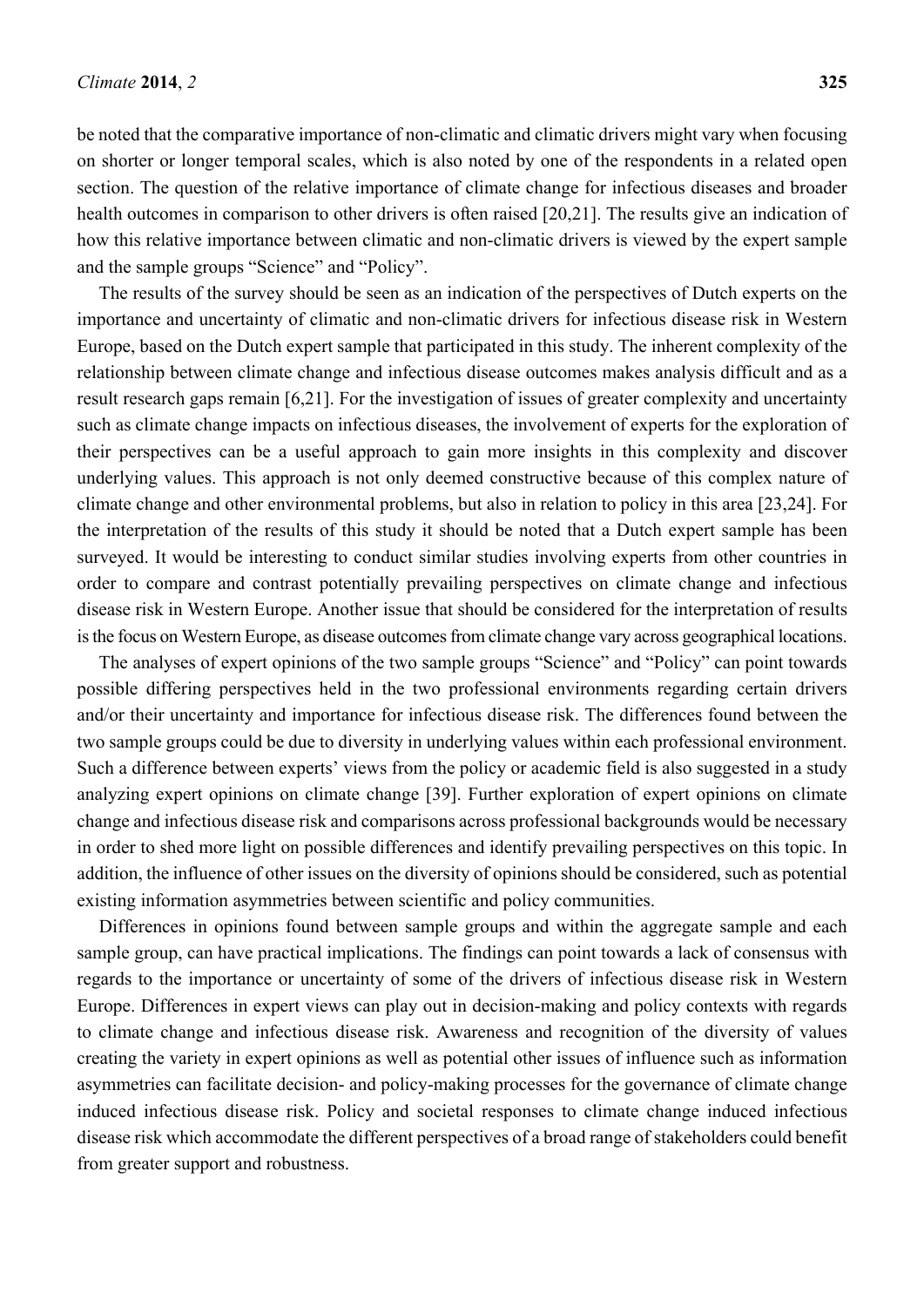## **Acknowledgments**

This study was funded under the ERA-ENVHEALTH programme by VROM (Dutch Ministry of Infrastructure and the Environment) as a part of the ENHanCE (ERA-NET Health and Climate in Europe) research project. We thank the anonymous respondents for their participation in the survey. We also thank the ENHanCE project team; special thanks to Maud Huynen for her valuable input into this study.

## **Author Contributions**

Su-Mia Akin and Pim Martens designed the study and conducted the survey. Su-Mia Akin performed the descriptive analysis. Su-Mia Akin and Pim Martens prepared the manuscript. All authors read and approved the manuscript.

## **Conflicts of Interest**

The authors declare no conflict of interest.

## **References**

- 1. IPCC (Intergovernmental Panel on Climate Change). Summary for policymakers. In *Climate Change 2013: The Physical Science Basis. Contribution of Working Group I to the Fifth Assessment Report of the Intergovernmental Panel on Climate Change*; Stocker, T.F., Qin, D., Plattner, G.-K., Tignor, M., Allen, S.K., Boschung, J., Nauels, A., Xia, Y., Bex, V., Midgley, P.M., Eds.; Cambridge University Press: Cambridge, UK, 2013.
- 2. Steffen, W.; Crutzen, P.J.; McNeill, J.R. The anthropocene: Are humans now overwhelming the great forces of nature. *AMBIO* **2007**, *36*, 614–621.
- 3. Scholte, J. What is "global" about globalization? In *Globalisation: A Critical Introduction*, 1st ed.; Scholte, J., Ed.; Palgrave: New York, NY, USA, 2000; pp. 41–61.
- 4. Alcamo, J.; Moreno, J.M.; Nováky, B.; Bindi, R.; Corobov, R.; Devoy, R.J.N.; Giannakopoulos, C.; Martin, E.; Olesen, J.E.; Shvidenk, A. Europe. *Climate Change 2007: Impacts, Adaptation and Vulnerability. Contribution of Working Group II to the Fourth Assessment Report of the Intergovernmental Panel on Climate Change*; Parry, M.L., Canziani, O.F., Palutikof, J.P., Van der Linden, P.J., Hanson, C.E., Eds.; Cambridge University Press: Cambridge, UK, 2007; pp. 541–580.
- 5. Menne, B.; Apfel, F.; Kovats, S.; Racioppi, F. *Protecting Health in Europe from Climate Change*; World Health Organization Regional Office for Europe: Copenhagen, Denmark, 2008.
- 6. Semenza, J.; Menne, B. Climate change and infectious diseases in Europe. *Lancet* **2009**, *9*, 365–375.
- 7. EEA (European Environmental Agency). *Climate Change, Impacts and Vulnerabilty in Europe 2012: An Indicator-Based Report*; European Environment Agency: Copenhagen, Denmark, 2012.
- 8. ECDC (European Centre for Disease Prevention and Control). Climate Change in Europe. Available online: http://www.ecdc.europa.eu/en/healthtopics/climate\_change/Pages/index.aspx (accessed on 23 April 2013).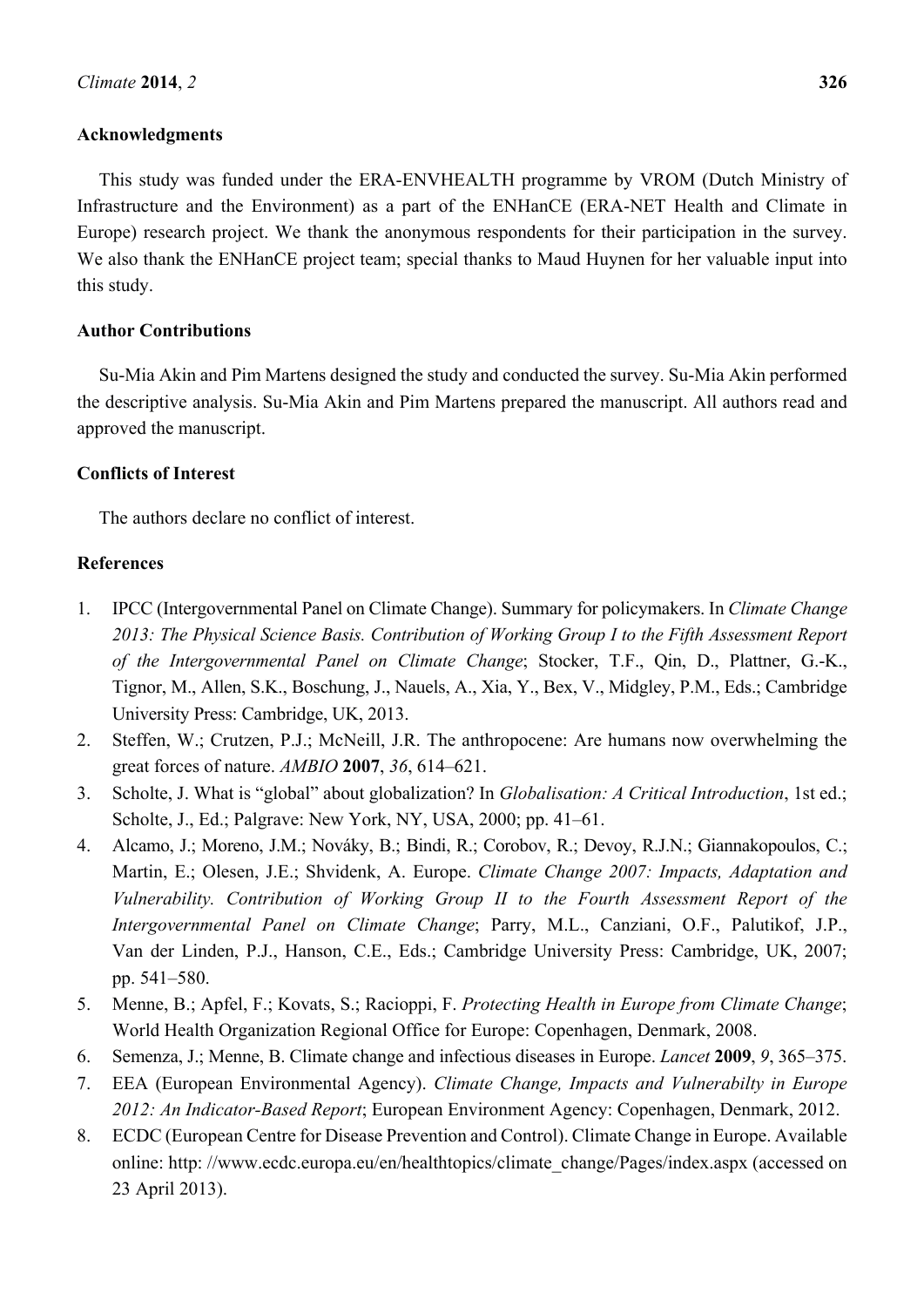- 9. Martens, P.; Huynen, M.; Akin, S.; Hilderink, H.; Soskolne, C.L. Globalization and human health: Complexity, links and research gaps. *IHDP Update* **2011**, *2011*, 2–6.
- 10. Huynen, M.M.T.E.; Martens, P.; Hilderink, H.B.M. The health impacts of globalization: A conceptual framework. *Glob. Health* **2005**, *1*, 1–12.
- 11. Cohen, M. Changing patterns of infectious disease. *Nature* **2000**, *406*, 762–767.
- 12. Abrahams, J.; Campbell-Lendrum, D.; Kootval, H.; Love, G.; Ortmani del Barrio, M. *Atlas of health and climate*; World Health Organization and World Meteorological Organization: Geneva, Switzerland, 2012.
- 13. Senior, K. Climate change and infectious disease: A dangerous liaison? *Lancet Infect. Dis.* **2008**, *8*, 92–93.
- 14. EC (European Commission). *Adapting to Climate Change: Towards a European Framework for Action*; European Commission: Brussels, Belgium; 2009.
- 15. EC (European Commission). *Adaptation to Climate Change Impacts on Human, Animal and Plant Health*; European Commission: Brussels, Belgium, 2013.
- 16. EC (European Commission). *A Decent Life for All: Ending Poverty and Giving the World a Sustainable Future*; European Commission: Brussels, Belgium, 2013.
- 17. Griggs, D.; Stafford-Smith, M.; Gaffney, O.; Rockström, J.; Öhman, M.C.; Shyamsundar, P.; Steffen, W.; Glaser, G.; Kanie, N.; Noble, I. Sustainable development goals for people and planet. *Nature* **2013**, *495*, 305–307.
- 18. UN (United Nations). End of Poverty 2015—Millennium Development Goals. Available online: http://www.un.org/millenniumgoals/ (accessed on 6 April 2009).
- 19. Epstein, P.R. Climate change and emerging infectious diseases. *Microbes Infect.* **2001**, *3*, 747–754.
- 20. Patz, J.A.; Campbell-Lendrum, D.; Holloway, T.; Foley, J.A. Impact of regional climate change on human health. *Nature* **2005**, *438*, 310–317.
- 21. McMichael, A.J.; Woodruff, R.E.; Hales, S. Climate change and human health: Present and future risks. *Lancet* **2006**, *367*, 859–869.
- 22. Wardekker, J.A.; De Jong, A.; Van Bree, L.; Turkenburg, W.C.; Van der Sluijs, J.P. Health risks of climate change: An assessment of uncertainties and its implications for adaptation policies. *Environ. Health* **2012**, *11*, doi:10.1186/1476-069X-11-67.
- 23. De Ridder, W.; Turnpenny, J.; Nilsson, M.; Von Raggamby, A. A framework for tool selection and use in integrated assessment for sustainable development. *J. Environ. Assess. Policy Manag.* **2007**, *9*, 423–441.
- 24. Kloprogge, P.; Van der Sluijs, J.P. The inclusion of stakeholder knowledge and perspectives in integrated assessment of climate change. *Clim. Chang.* **2006**, *75*, 359–389.
- 25. Prell, C.; Hubacek, K.; Reed, M. Stakeholder analysis and social network analysis in natural resource management. *Soc. Natl. Resour.* **2013**, *22*, 501–518.
- 26. Reed, M.S.; Graves, A.; Norman, D.; Posthumus, H.; Hubacek, K.; Morris, J.; Prell, C.; Quinn, C.H.; Stringer, L.C. Who's in and why? A typology of stakeholder analysis methods for natural resource management. *J. Environ. Manag.* **2009**, *90*, 1933–1949.
- 27. Allen, W.; Kilvington, M. *Stakeholder Analysis*; Crown Research Institute, Landcare Research Manaaki Whenua: Lincon, New Zealand, 2003.